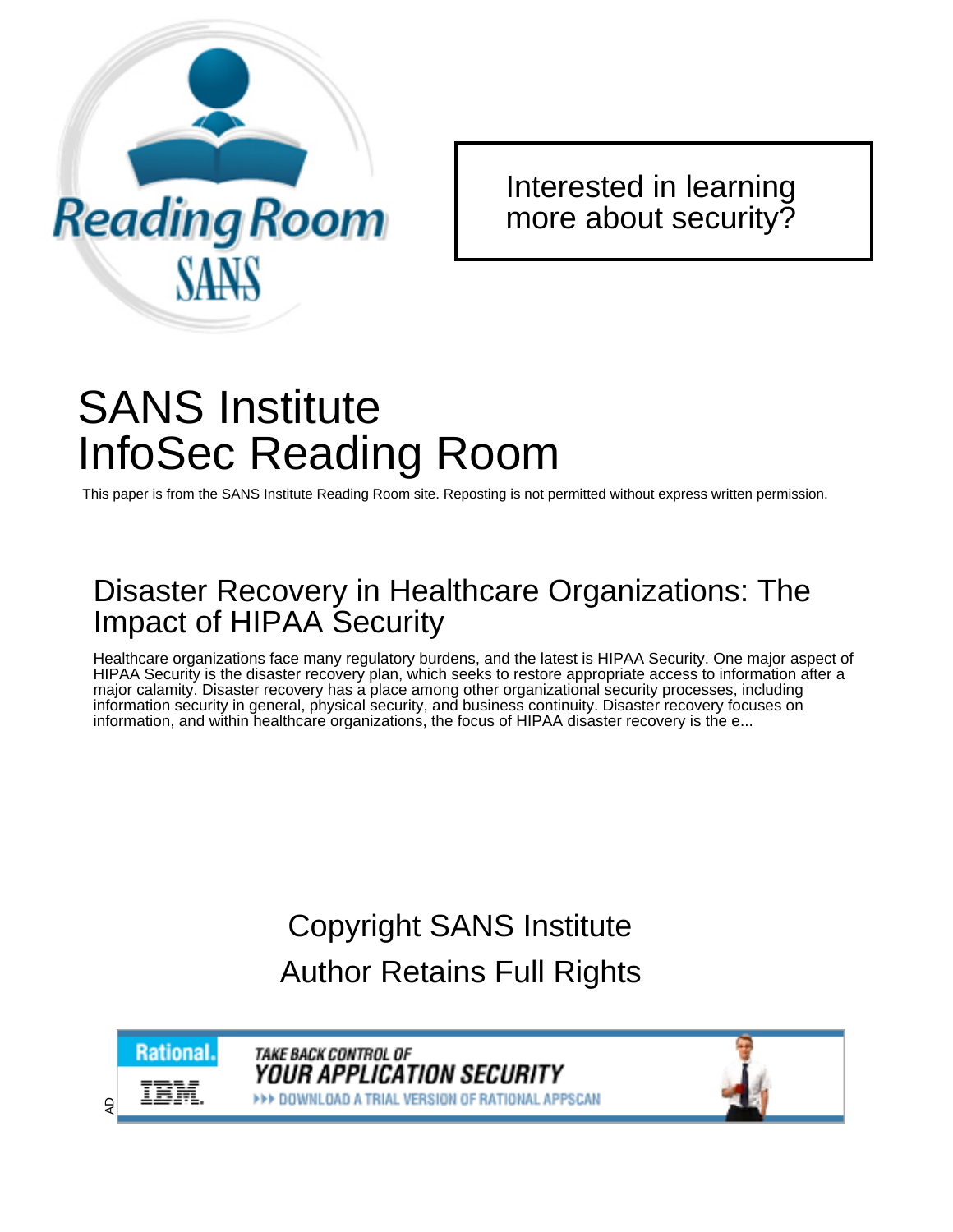## **Disaster Recovery in Healthcare Organizations: The Impact of HIPAA Security**

**James C. Murphy**

## **November 24, 2003**

## **GSEC Practical Assignment, Version 1.4b**

**Option 1**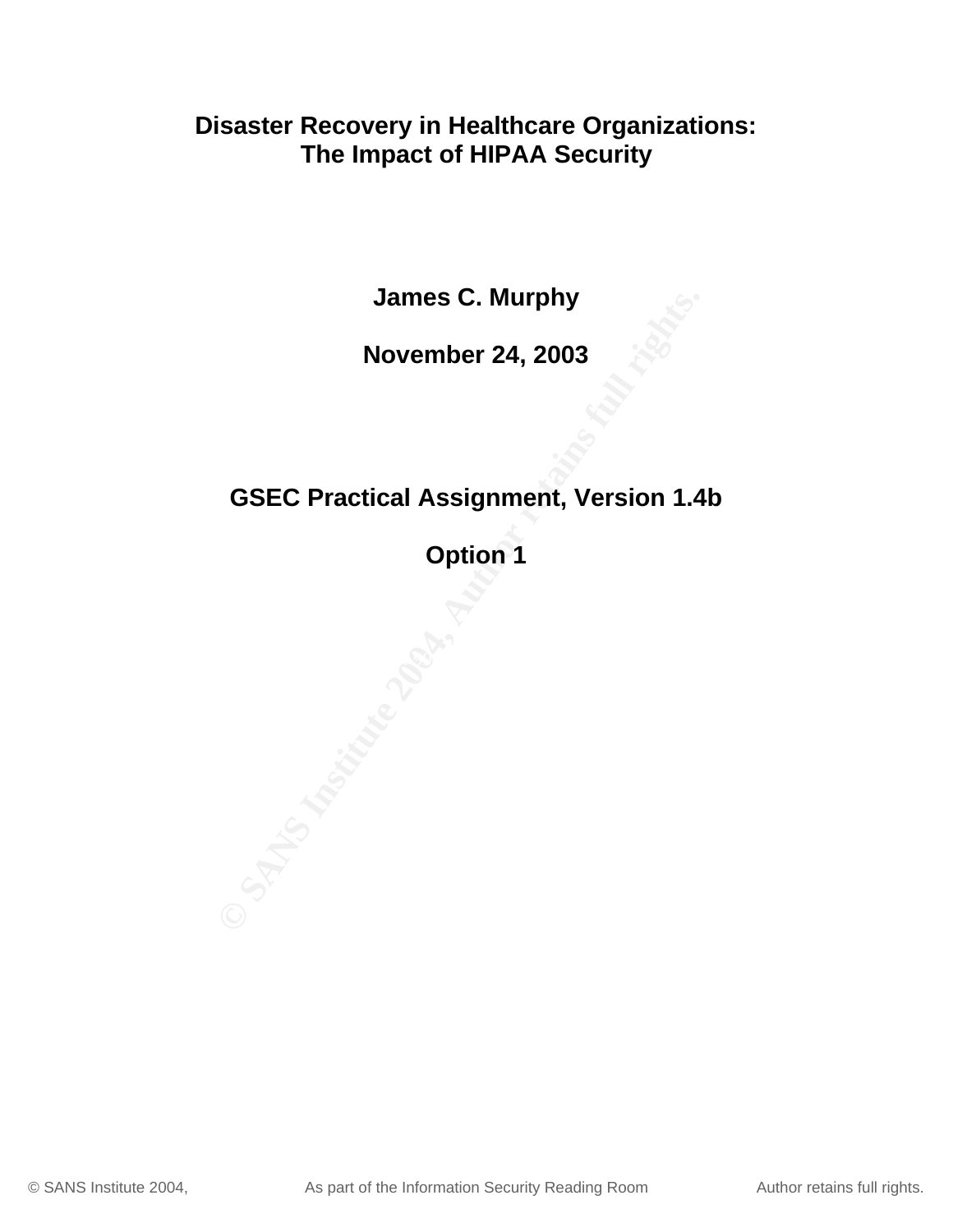# Disaster Recovery in Healthcare Organizations:<br>The Impact of HIPAA Security

## **Table of Contents**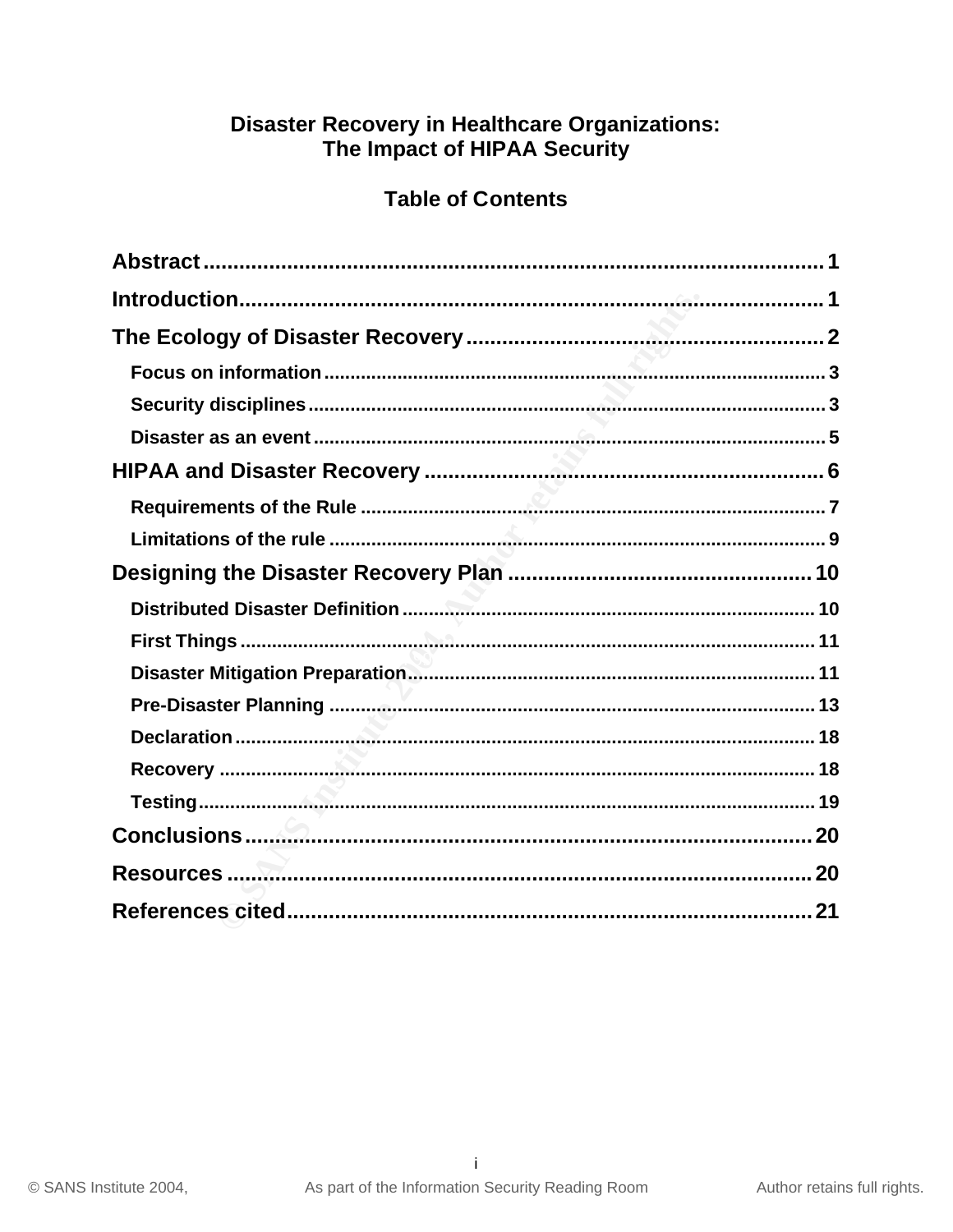## **Disaster Recovery in Healthcare Organizations: The Impact of HIPAA Security**

James C. Murphy – GSEC Practical Assignment, v. 1.4b – November 24, 2003

## **Abstract**

**Symmally distitute and increases the distinguish of symmal symmally and the constrainty. Disenses, including information security in general, physical secures sesses, including information security in general, physical se** Healthcare organizations are facing increasing regulatory burdens, and the latest to demand response is HIPAA Security. One major aspect of HIPAA Security is the disaster recovery plan, which seeks to restore appropriate access to information after a major calamity. Disaster recovery has a place among other organizational security processes, including information security in general, physical security, and business continuity. Each of these security disciplines also is differentiated based on focus and organizational responsibility. Disaster recovery focuses on information, and within healthcare organizations, the focus of HIPAA disaster recovery is the electronic protected health information. This does mean that a strict HIPAA disaster recovery plan will be inadequate, since non-electronic information needs protection as well. The disaster recovery plan begins with modifying management practices to mitigate the effects of disaster, then documenting all elements of a distributed computing environment, including policies, procedures, infrastructure technology, and applications. The plan will address the requirements for a recovery location and a recovery environment and steps to take to set up the recovery environment and implement the applications. Finally, the plan will also include steps to return to the original location after reconstruction.

## **Introduction**

*Picture this scenario: You are the administrator of a small healthcare facility on the Eastern United States seaboard. The latest and greatest named Atlantic Storm rears its ugly head and crashes down on you, your facility, and your community. Power is lost, flooding disrupts and corrupts the interior of your facility, and all your desktop computers are damaged beyond repair. Because the patients are being cared for and relocated to new facilities by emergency medical staff and volunteers, thankfully no one suffers long-term effects of the storm. Before you completely assess the damage, a family member of one of your patients makes contact with a simple request, based on authorized permission, that you produce a copy of the patient's medical records that were stored on your desktop workstations. Your answer is easy – the computers are damaged, we will have to see if the data can be recovered off the hard drives. The data may be un-recoverable. This leaves the family member unsettled and concerned about ultimate proper treatment. Before the storm, your facility was in full compliance with HIPAA Privacy, all of your Protected Health Information was safe, policies governing use and disclosure were documented and in force, and you were able to produce records for authorized*  family members within the authorized notice period. With the destruction of the facility and the *computer records, you expect that this "act of nature" and your logs of the disaster's destruction*  will provide your escape from liability in this circumstance. On the contrary, if you do not have *an adequate backup of your information and a properly conducted Disaster Recovery Plan, you stand to be in violation of HIPAA Security!*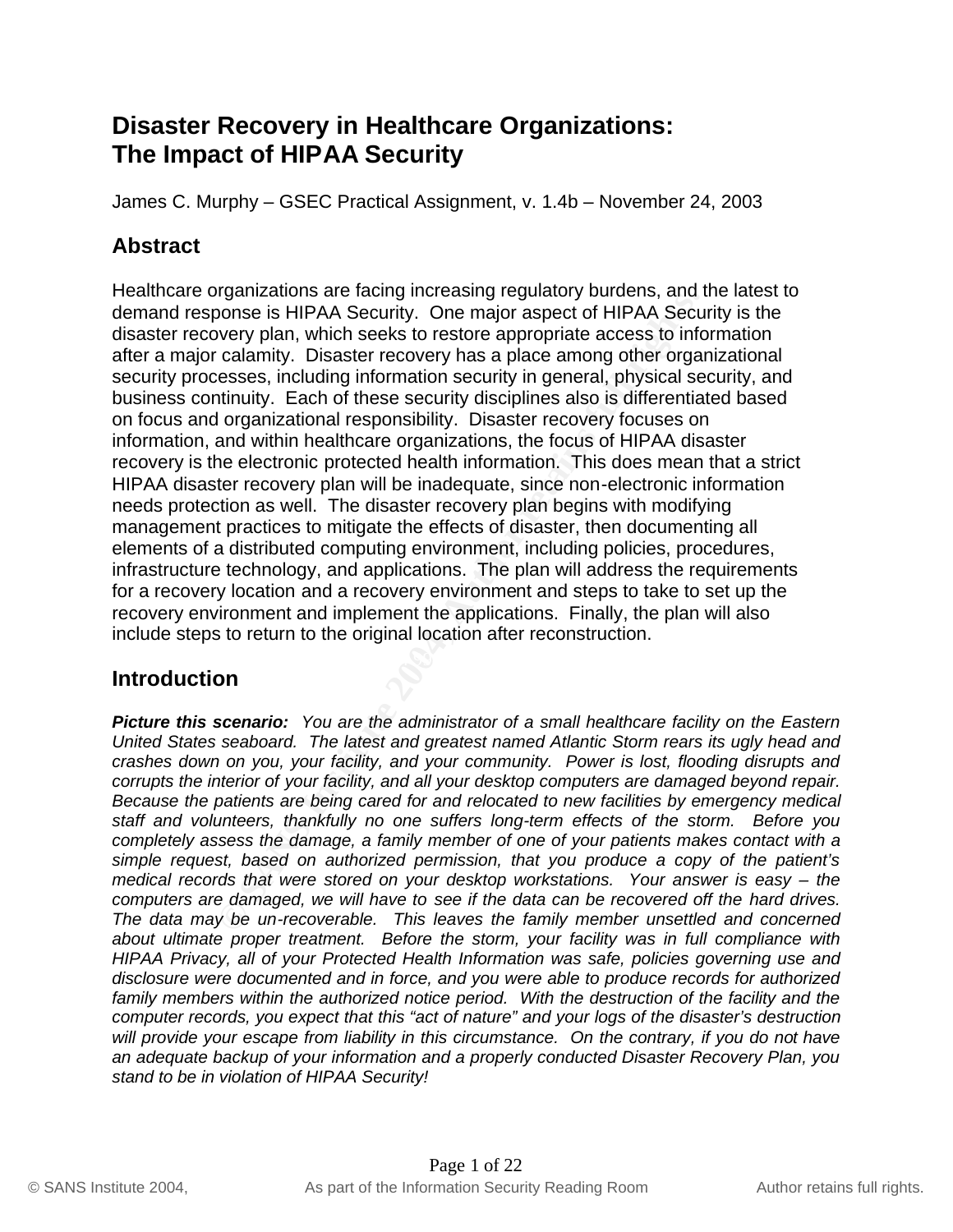This scenario may not be far-fetched, especially within the areas of the Southeastern US where hurricanes have wreaked havoc over the last 8-10 years, including this past September 2003, with the invasion of Hurricane Isabel. The Health Insurance Portability and Accountability Act (HIPAA) Privacy Rule has defined what kind of information has to be protected and under what circumstances protected information may be used or disclosed. HIPAA Security details *how* the information, initially only the electronic versions, is to be protected. In fact, strict interpretation of HIPAA actually means that HIPAA Privacy compliance is not complete without compliance to HIPAA Security. The portion of the Privacy Rule that contains instructions about security, often called the "mini" security rule, are only a foretaste of the actual **Security Rule**, which has now been finalized.

ighouri of the Privacy Rule that contains instructions about<br>in the potion of the Privacy Rule that contains instructions about<br>alized.<br>Decority rule, are only a foretaste of the actual Security<br>alized.<br>Devery as a process expensive to afford. Surprisingly, his main source was the manager of a hospital who Disaster recovery as a process has had a long history and is not far from our experience in the current Information Age, while we struggle through the natural and man-made disasters and heightened tensions that have plagued our society in the last few years. Recent disastrous events have heightened the awareness and the need for business continuity and disaster recovery (Tissot, 2002), which should begin to address the problems identified by O'Brien (1999), prior to the tragedies of September 11, 2001, who found in an IBM survey that "92 per cent of Internet businesses are not prepared for a computer system disaster." And Kelly (2001) reported a TechRepublic survey of IT professionals of whom "87% say their firms' IT systems lack the redundancies and/or protection in case of emergencies." Brown (2003) has found that the tragedies of the last few years, including weather disasters as well as the 9/11 tragedies has begun to take action, but with some degree of reluctance. Webster (2002) also found that some IT executives were treating disaster recovery as an insurance policy that was too received such feedback from the hospital's administration! Part of the problem may be that there is still ambiguity about the nature of the disaster recovery process and how it relates to other organizational challenges such as security and business continuity. Freeman (2002) actually described Business continuity as a subset of disaster recovery.

In this document I will describe the relationship of disaster recovery to business continuity and other organizational security disciplines. I will also identify the unique challenges that healthcare organizations face with disaster recovery, not the least of which is the regulatory burden of HIPAA Security. Finally, I will describe a methodology for developing and implementing a disaster recovery plan within healthcare environments.

## **The Ecology of Disaster Recovery**

The realities of the current environmental and political climates have brought the business and industrial world to the point that information disasters are not the exception, but unfortunately the rule! It is not a matter of *if* a disaster will strike, but *when!* And, since more and more data resides on organizational networks for access and processing, the risk of loss has been increasing (Tissot, 2002). The types of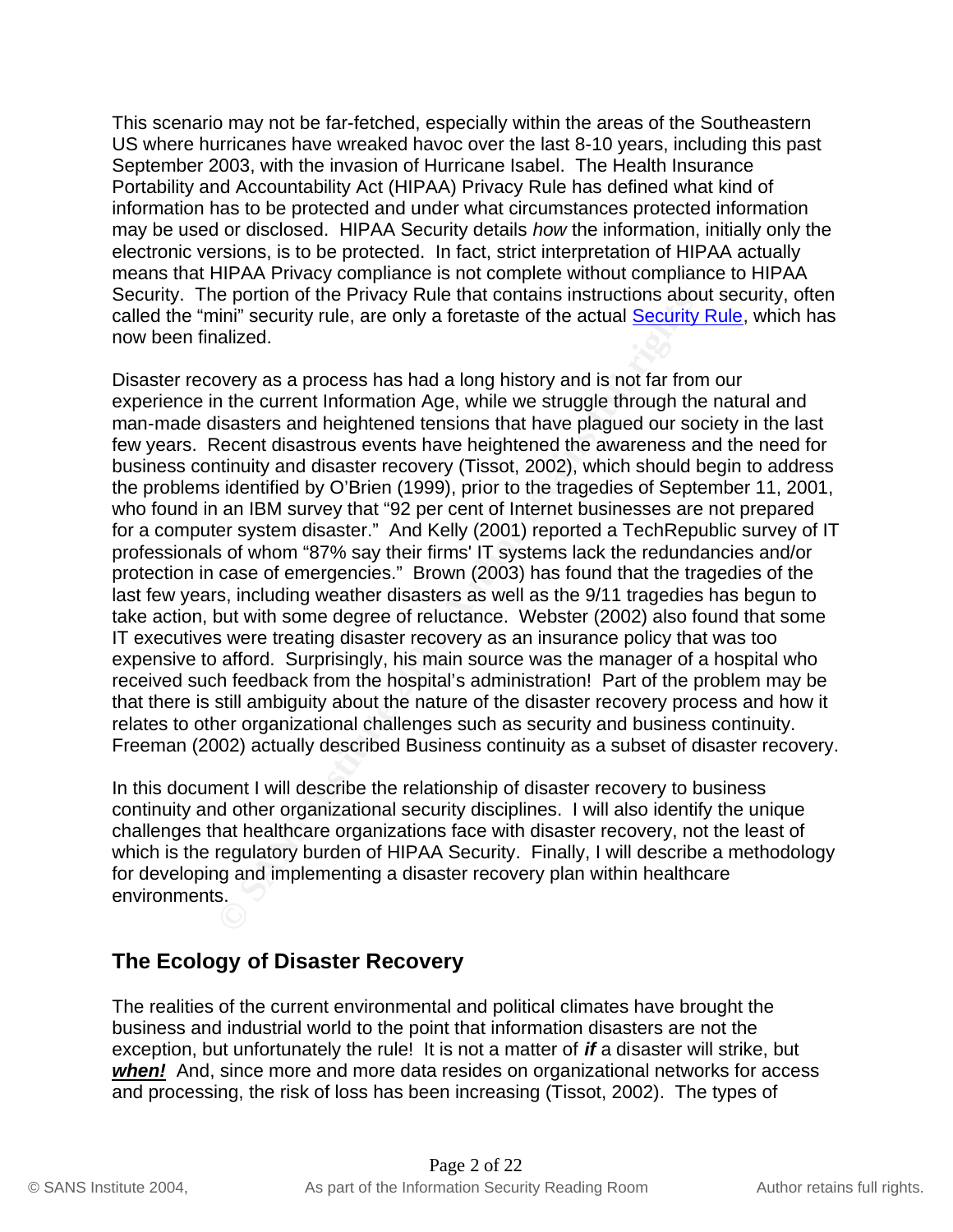disasters are not difficult to discover - naturally occurring circumstances such as winds, water, snow, earthquakes and lightning; and human-caused circumstances, either accidental or deliberate. Brown (2003) lists power failures and surges the most frequent source of disasters (more than 33%), followed by storm damage (20%), floods (16%), and fires and bombs (9%). The information-centered reality of doing business in the 21<sup>st</sup> century means that companies lacking appropriate business continuity and disaster recovery plans will eventually find it selves out of business when disaster strikes (Brown, 2003).

The definition of ecology – the study of the home, or place, and the relationships therein – is well understood by biologists. Disaster recovery also has a "place" within an organizational environment, which is often not completely appreciated or understood or appropriately identified. Disaster recovery also has relationships among other security related business disciplines and a disaster itself is part of a continuum of events that disrupt information flow



#### **Focus on information**

n of ecology – the study of the<br>
ce, and the relationships therein –<br>
stood by biologists. Disaster<br>
o has a "place" within an<br>
al environment, which is often not<br>
preciated or understood or<br>
intention. The primary functio information technology resource to provide access to the necessary information First and foremost, disaster recovery is targeted at the organizational information resource (Figure 1). The primary function of a disaster recovery plan is to rebuild the immediately after a major disaster or other business interruption, and to set up a replacement resource in a temporary location for an indefinite time if in fact the original location was damaged. As it is developed, a thorough disaster recovery plan takes all information systems and collections into account. However, a healthcare organization is required by HIPAA Privacy to pay strict attention to protected health information (PHI), which means paper and electronic information. HIPAA Security narrows the focus even further, requiring attention only to electronic protected health information (EPHI). HIPAA Security requires that the organizational disaster recovery plan address EPHI, but the plan itself would be incomplete without addressing all of the information resource. I will return to HIPAA's disaster recovery expectations later.

#### **Security disciplines**

Disaster recovery is one of a number of interrelated and overlapping business disciplines involved in the protection of corporate assets (Figure 2). Information security defines the structure and practices for protecting the corporate information resource. This includes the hardware and network infrastructure requirements, the software configuration, the processes of administration and management, the practices of the technology users and managers, and the documentation for all the above. Information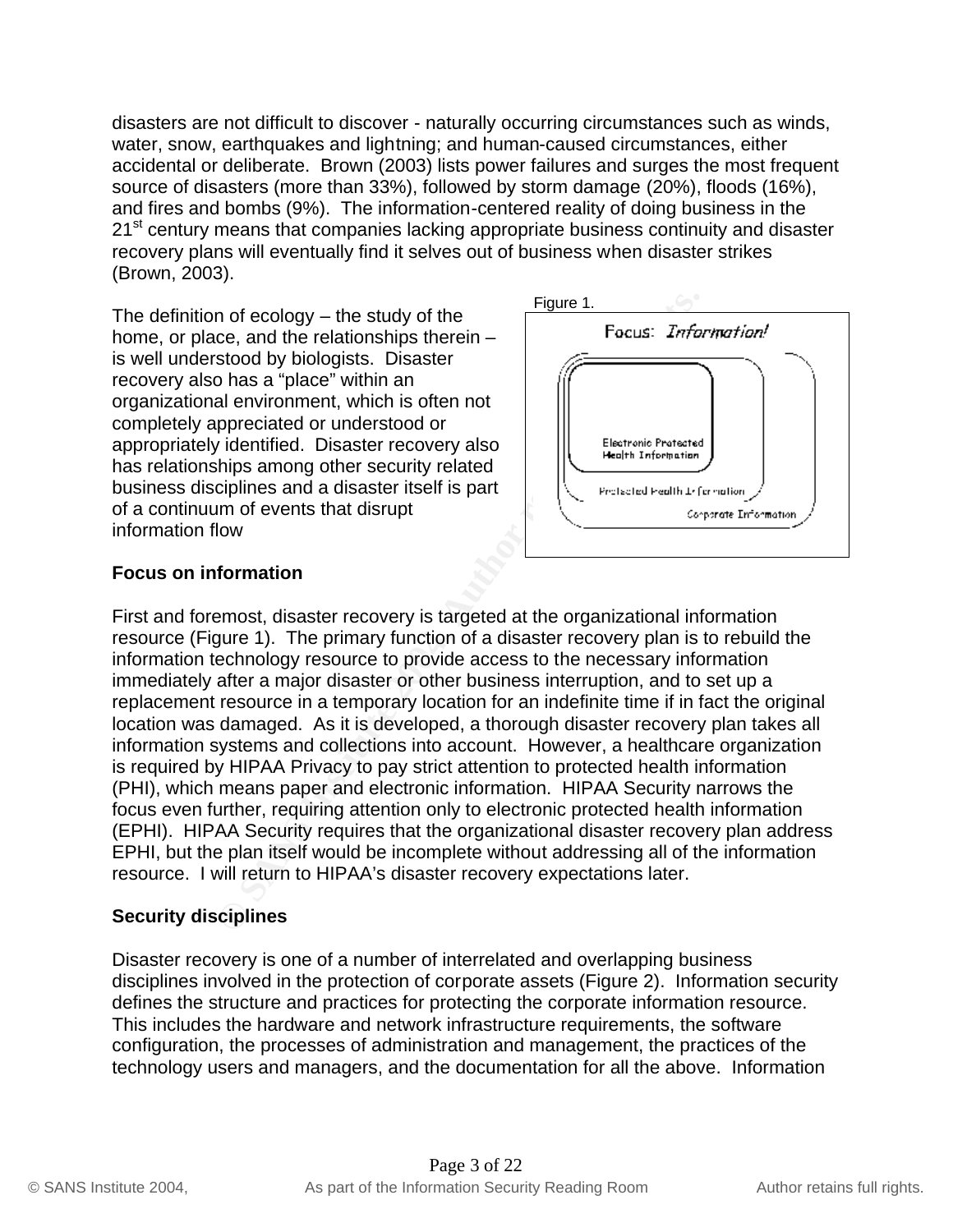security defines the terms and concepts for which a disaster recovery plan is developed to address. (Table 1) Disaster recovery is an obvious subset of this discipline, and a disaster recovery plan is built from the organizational security practices and documentation.

Physical security defines the protection of organizational assets including but also beyond the information resource infrastructure. These include property, personnel, facilities, and the documented practices employed while actively working within the facilities. Disaster recovery is also a subset of this discipline as well, since



and assets including but also beyond<br>
mon resource infrastructure. These<br>
prixtices employed while actively<br>
in the facilities. Disaster recovery<br>
in the facilities is listed in the count structural resources for protectio continuity plan also includes the facility emergency response to the disaster involving the plan takes into account structural resources for protection of information before disasters and those necessary for recovering the information after a disaster. Disaster recovery itself is often confused with the larger effort of business continuity – also referred to as *business resumption planning* or *contingency planning* – that documents the process for continuing critical business functionality during and after a disaster. Bahan (2003) refers to the business continuity plan as "...an umbrella plan whose major subcomponents include the Disaster Recovery Plan." In addition to managing the information resource, business continuity planning takes into consideration the workplace temporary relocation; accounting functions – receivable, payable, and payroll; and the interaction with the public – publicity, clients and customers, debtors and creditors – during and after the disaster. The business personnel safety and evacuation (Meyer, 2002), which is distinct from the information disaster recovery plan.

| TABLE 1. INFORMATION SECURITY DEFINITIONS |                                                                                               |  |  |
|-------------------------------------------|-----------------------------------------------------------------------------------------------|--|--|
| Confidentiality                           | Information protected from unintended<br>disclosure - secrecy, privacy.                       |  |  |
| Integrity                                 | Maintained in an unimpaired condition; kept<br>to specifications - consistency, authenticity. |  |  |
| Availability                              | Usable when needed - enhanced by<br>redundancy, prevention of denial of service.              |  |  |
| <b>Accessibility</b>                      | Information resources available appropriately<br>- possession.                                |  |  |
| <b>Timeliness</b>                         | Resources available when needed - real-time<br>systems.                                       |  |  |
| <b>Utility</b>                            | Usable for intended purpose.                                                                  |  |  |
| <b>Vulnerability</b>                      | Weakness; potential for problems in any of<br>the above areas.                                |  |  |
| <b>Threat</b>                             | Danger that vulnerability can lead to<br>undesirable consequences.                            |  |  |
| <b>Risk</b>                               | Harm from threats, or measure of extent of<br>the harm or loss of value.                      |  |  |

In actual disaster situations, business continuity and disaster recovery plans are incomplete without each other. A disaster recovery plan that restores information access is not enough to bring the overall organization back into operation. A business continuity plan that relocates employees and organizational functions and does not bring back information is incomplete.

In a healthcare environment, business continuity planning has additional challenges based on the unique nature of the industry. Besides the common

business functions and information requirements listed above, healthcare business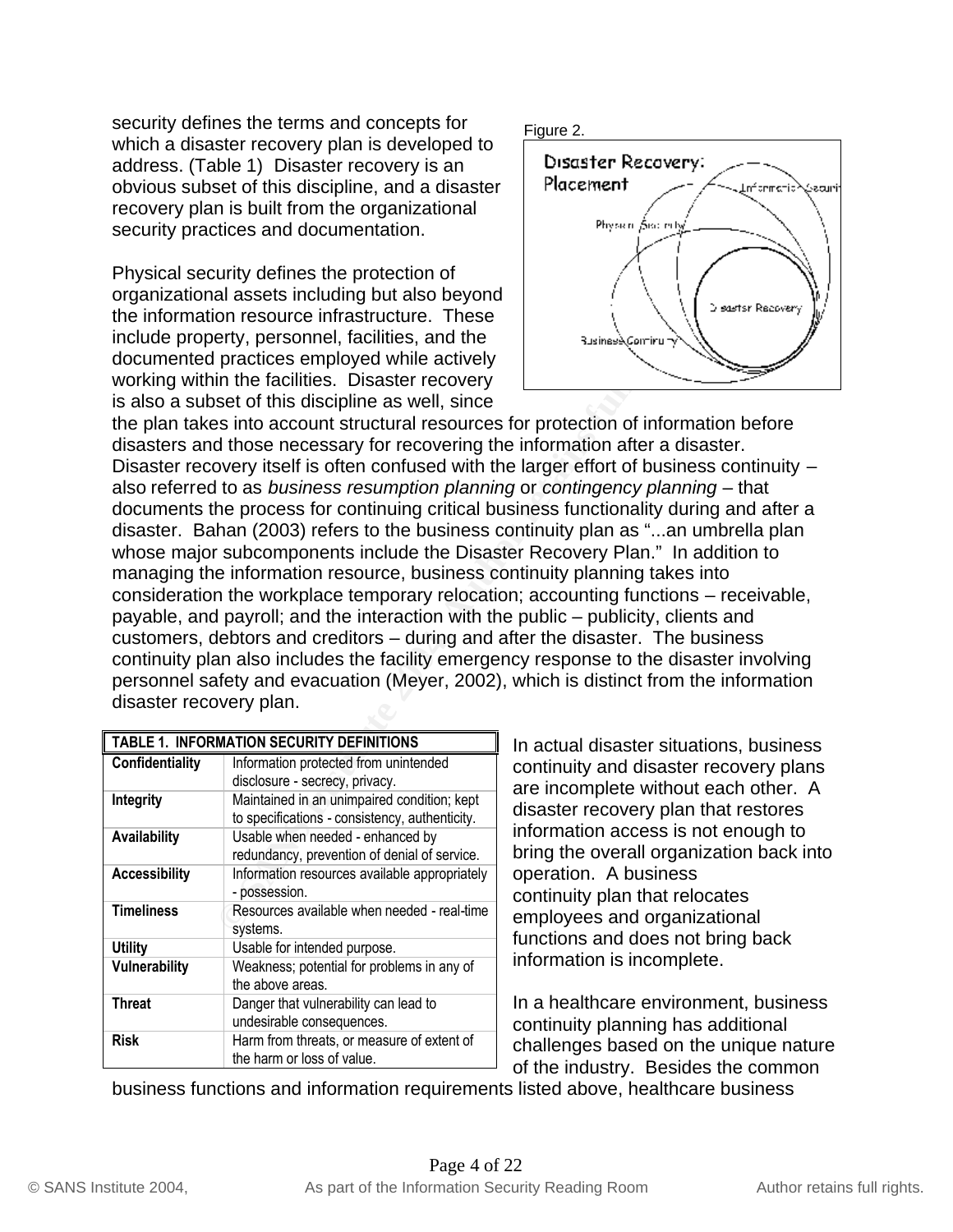continuity plans have to address resident patients and any critical life support technology and structures associated with the care of the patients. This patient aspect of healthcare organizational continuity is obviously the first priority in bringing back business functionality.

Each of these security-related disciplines differs in the focus of responsibility for building and implementing plans, even though all levels of the organization will participate and provide input (Table 2). Business continuity is the responsibility of the executive level,

| <b>TABLE 2. RESPONSIBILITY MATRIX</b>         |                    |  |
|-----------------------------------------------|--------------------|--|
| <b>Business Continuity</b><br>Executive level |                    |  |
| <b>Physical Security</b>                      | Corporate security |  |
| <b>Disaster Recovery</b>                      | Technology staff   |  |
| <b>Information Security</b>                   | All personnel      |  |

because of the decisions and expenses that will need to be made. In larger organizations, physical security is the responsibility of corporate security personnel, either as employees or from a contracted agency. Since the disaster recovery plan is concerned with information and the technology, the organizational technical staff has the primary responsibility for

developing and implementing the plan.

Information security in general is a responsibility of all levels of the organization - all employees and contractors who use the network resources, internal and external to the physical location. Users of the network are the source for the majority of vulnerabilities to organizational information security.

#### **Disaster as an event**

**Executive lineary and the decisions and experience of the definition of the definition, the copy of Corporat Supply and the test of the responsibility of corporate security enter an employees or from a contracted informat** interruptions that affect access to information. The vertical axis indicates severity of the In Figure 3, we can see that an information disaster is within a continuum of interruption and the horizontal axis is a ranking of interruptions from least severe to most, or worst depending on the nature and overall cost of the interruption in terms of time, access to information, organizational productivity, and ultimately money. At the low end of the continuum are 'hiccups', such incidents as network or electrical cable breaks, plugs pulled, power fluctuations, or accidental file deletions. These interruptions are local to individual users, but to the naive user, they temporarily interfere with the flow of or access to necessary information. Usually, these incidents can be resolved in minutes with no actual loss of time or productivity.

In the middle range of interruptions, we can include failed components of the desktop workstation, network devices or the servers themselves. These components include disk drives, network interface cards, power supplies, processor boards, or any other device that results in a relatively local interruption. These incidents can usually be repaired or replaced in a matter of hours or days, and the effects are relatively local, depending on the number of users involved.

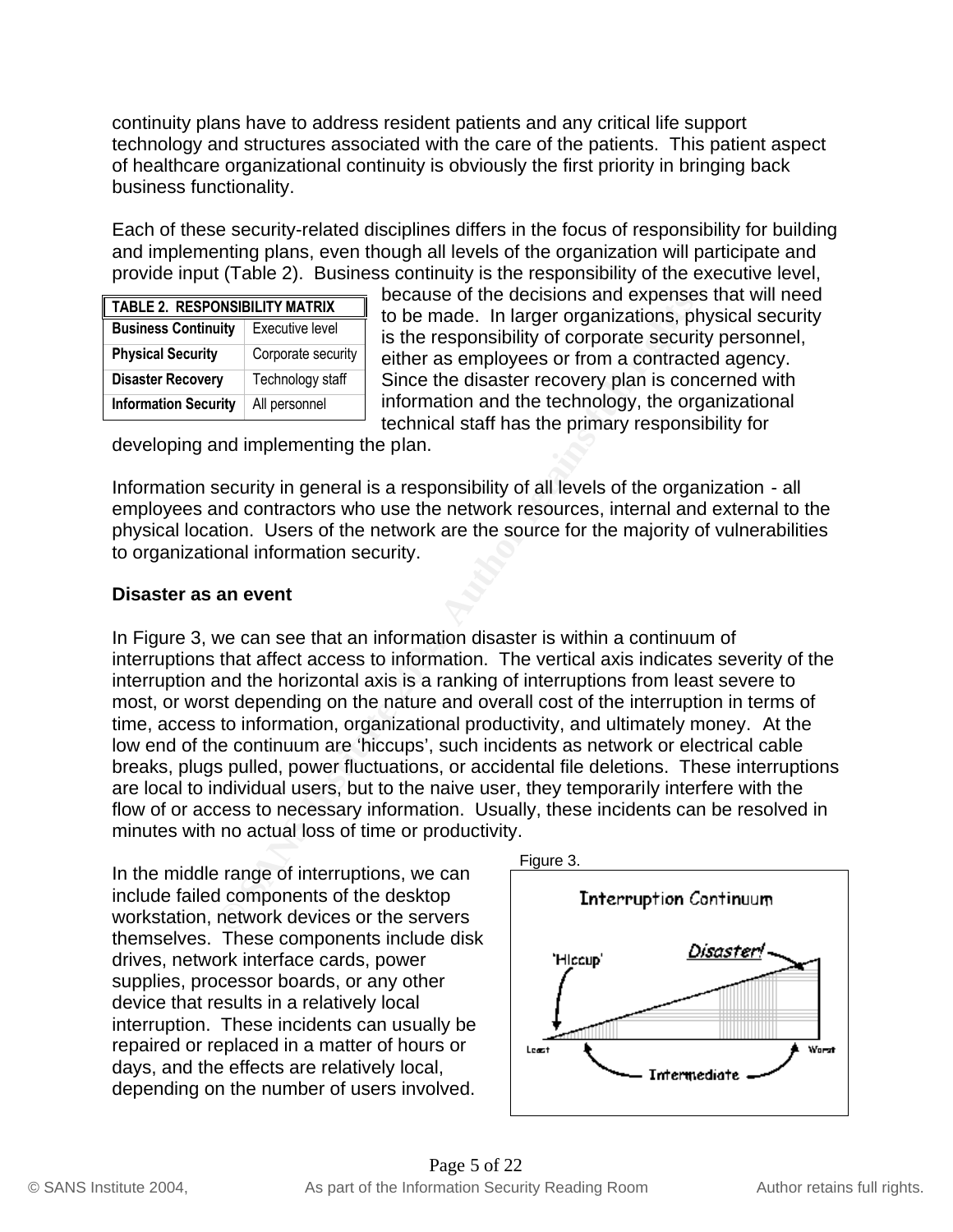None of these interruptions constitute an actual disaster, which is at the high end of the continuum and affects relatively large numbers of users, if not the whole organization, for a much longer period of time. A disaster also requires a formalized plan of action to restore services, as opposed to a simple repair or replacement of temporarily disabled devices. Later in this paper I will provide a working definition of a disaster, which will help clarify the development of a disaster recovery plan. In the distributed network world in which we now operate, data and information are no longer restricted within a centralized computer room on a large mainframe, therefore the terms of reference for developing a disaster recovery plan are different.

## **HIPAA and Disaster Recovery**

Any exercise in information security is expensive and inconvenient. When access is restricted and networks are filtered, legitimate work is slowed, which can often be translated to monetary cost. However, organizational information and the technology surrounding it has become the foundation for organizational persistence through time. Protecting the information resource is expensive, but much less expensive than the wholesale loss of the organization after a major disaster. The value and importance of organizational data and information is often overlooked when considering the need for disaster recovery protection. Webster (2002) equates the importance of money *and* data to the survival of an enterprise after a crisis.

**Considerative Considerial Considerial Considerial Consider Authorize Theorem Sandard Chiesa Finderic Authoric mometary cost. However, organizational information and this has become the foundation for organizational persis** 2003). As the introductory scenario illustrated, HIPAA brings even more of a monetary Also, as Bogen (2002) describes, an inadequate plan can harm patients from loss of information, organizational reputation, and ultimately public mistrust (see also Widup, risk to the protection of information. If adequate protection according to HIPAA is not initiated and maintained, then the potential is set for compounding monetary loss with monetary penalties, either from regulatory fines or potentially from civil proceedings by individuals or their families. Major healthcare accreditation organizations, such as the Joint Commission on Accreditation of Healthcare Organizations (JCAHO) and the Accreditation Association for Ambulatory Health Care (AAAHC) require protection of health information afforded by a disaster recovery plan (Spath, 2002; Burlington-Brown and Hughes, 2003). And, the American Health Information Management Association recommends a disaster recovery plan for all health records and information for Long Term healthcare facilities (Dougherty, 2001).

The HIPAA Privacy rule has already raised emotions and some resistance from healthcare organizations and individuals seeking medical care (Box 1). For many who have begun the implementation of HIPAA Privacy, and are attending to the other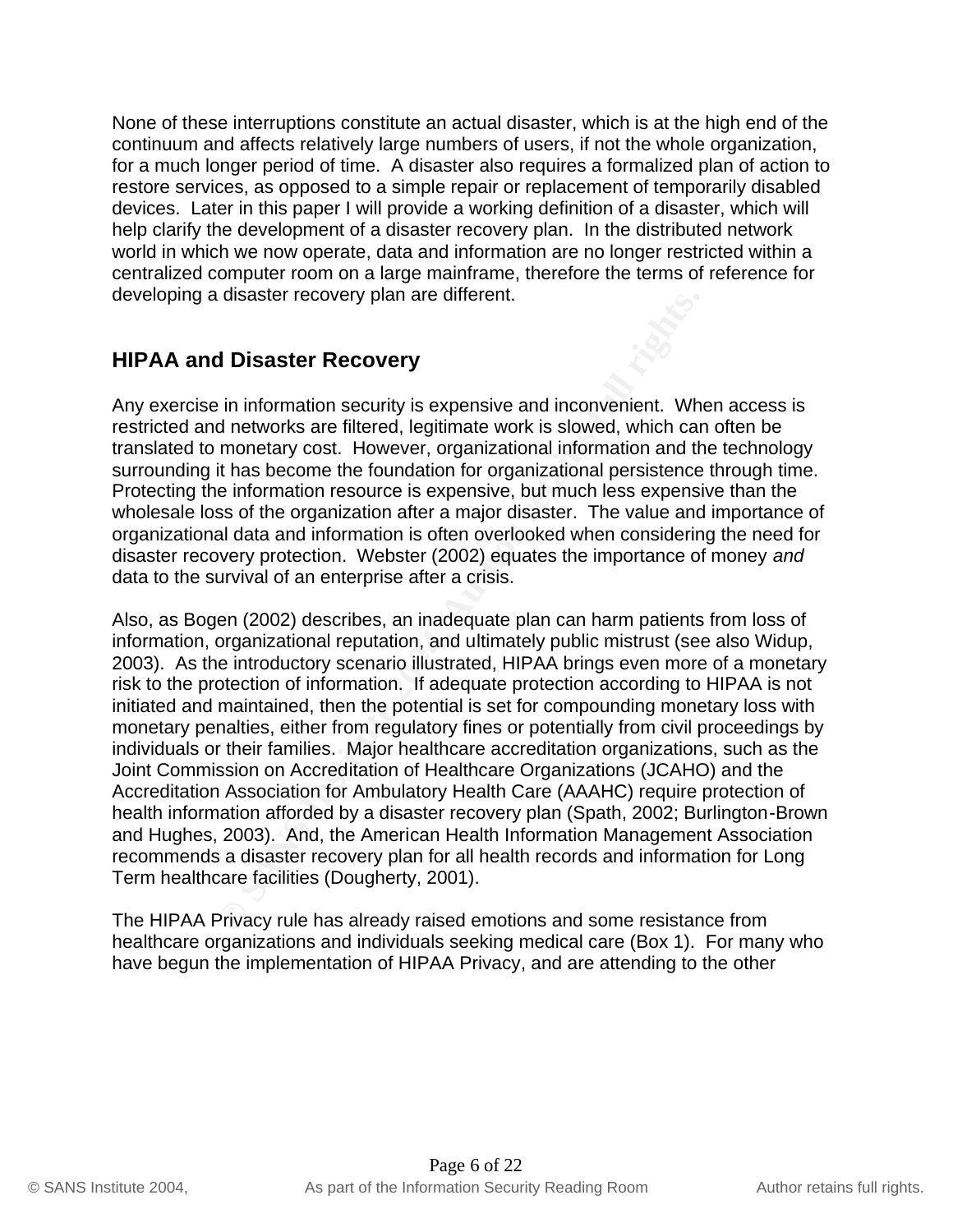#### **Box 1. HIPAA in the News**

"**Hipaa [sic] is what happens when the federal government gets its tentacles into a problem cited by a few people. The impetus for all this cost and futile nonsense was one incident in which someone's medical records were accidentally revealed. The incident ends up repeated with outrage twelve times in the Congressional record. Now we all stand behind yellow lines in a flurry of Hipaa [sic] paperwork."**

> Marianne M. Jennings HIPAA: The federal government strikes health care again. Jewish World Review 7/25/03

regulations involving data transactions, the HIPAA Security rule is not yet on the active horizon. The rule was finalized in February 2003, and allowing for two months notice and two-year implementation period, the rule will take effect in April 2005. To many, this time frame may allow the development of inaccurate expectations, since the plans for responding to HIPAA Security may take more time and expense than anticipated.

#### **Requirements of the Rule**

**Example 1.1** Internation and the terret precision is the federal government<br> **Contain the constrained and the constrained and experiment that the more time and experiments and implementation specifications of the rule wit** HIPAA Security has built in a measure of flexibility to allow for variability in responses to some standards and implementation specifications of the rule within smaller healthcare organizations. Many of the standards are required, allowing no flexibility; all organizations must implement the required standards and implementation specifications. There are a number of standards that are addressable, which allows each organization some flexibility in determining how to respond. An organization can choose to:

- Implement one or more of the specifications
- Implement one or more of the alternatives
- Implement a combination of specifications or alternatives
- Implement none of the specifications

The rule is clear; the selection of the response for any addressable standard or specification must be based on the initial Security Risk Analysis. This allows for justifying the responses based on the cost, or impact of the risk involved with the addressable standards (Box 2). The HIPAA Security rule has targeted *electronic*

PHI, as indicated in the text for the Risk Analysis. Within the introductory text, the rule explains that though the Privacy Rule gives attention to paper as well as electronic PHI, the creators of the rule have essentially tabled requirements for paper records. This means that all the standards and implementation specifications direct a narrower view of

#### **Box 2. Risk Analysis**

**§164.308 Administrative safeguards**

 **(a)(1)(i)** *Standard: Security management.*  **(ii)** *Implementation specifications.*  **(A)** *Risk Analysis* **(Required).**

Conduct an accurate and thorough assessment of the potential **risks** and **vulnerabilities** to the **confidentiality**, **integrity**, and **availability** of **electronic** protected health information held by the covered entity.

security for an organization, since in reality paper information requires protection as well.

All of HIPAA Security compliance begins with the Risk Analysis. Within the Administrative Safeguards portion, it is the first implementation specification in the first standard, and it is required. The ability to select alternatives to the Addressable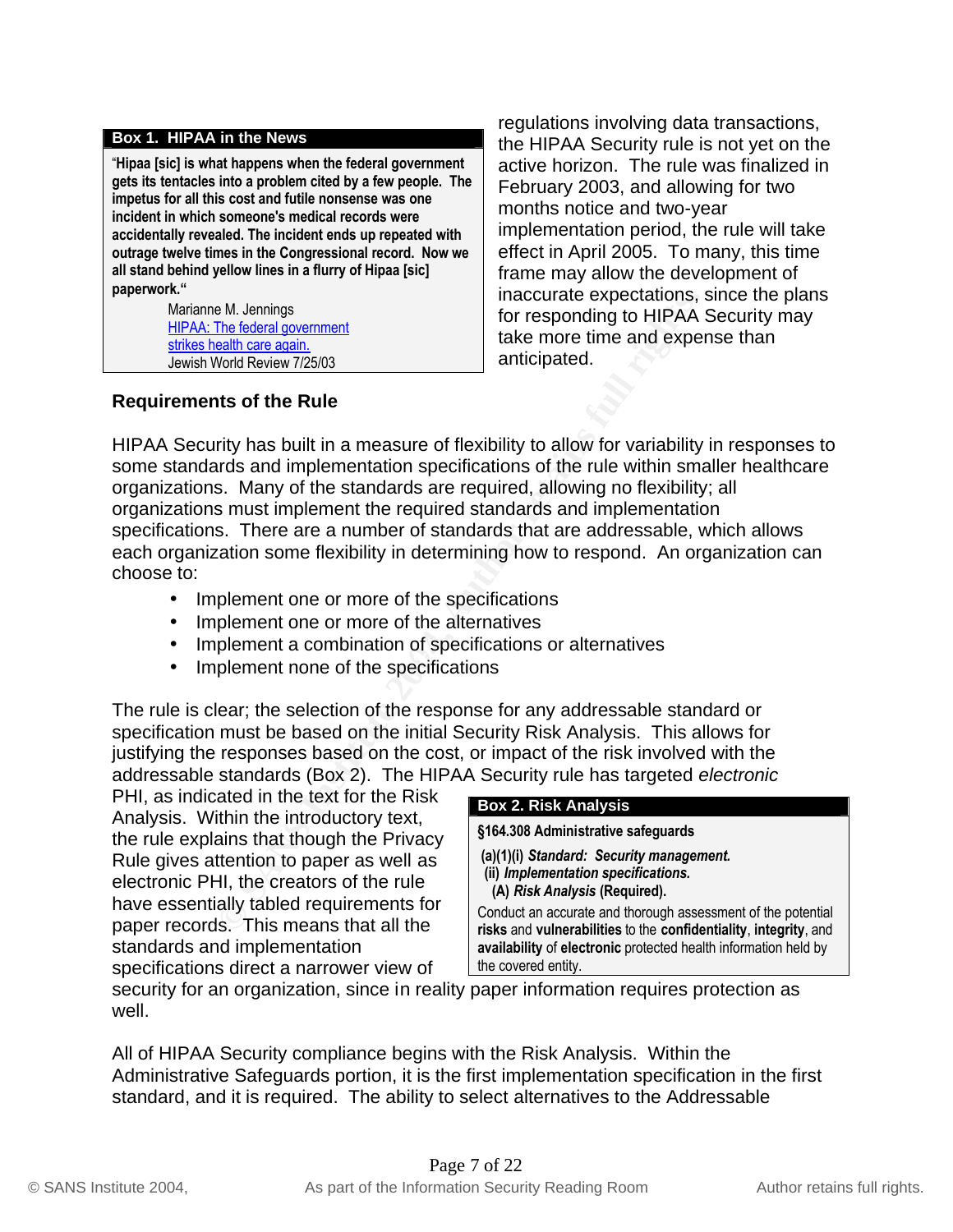specifications depends on the justification based on the Risk Analysis. There are many sources, from government and private organizations, for risk analysis methodology, all of which describe gathering organizational vulnerabilities to damage or loss of EPHI and assessing the specific threats that would exploit the vulnerabilities. The appropriate combining of vulnerabilities and threats will provide a measure of risk. Ultimately, the impact of each risk can be evaluated to create a sequence of risks ranked by severity.

#### **Box 3. Contingency Plan**

**§164.308 Administrative safeguards**

**(a)(7)(i)** *Standard: Contingency Plan.*

 **(ii)** *Implementation specifications:*

 **(A)** *Data backup plan* **(Required).** Establish and implement procedures to create and maintain retrievable exact copies of electronic protected health information.

 **(B)** *Disaster recovery plan* **(Required).** Establish (and implement as needed) procedures to restore any loss of data.

 **(C)** *Emergency mode operations plan* **(Required).**  Establish (and implement as needed) procedures to enable continuation of critical business processes for protection of the security of electronic protected health information while operating in emergency mode.

 **(D)** *Testing and revision procedures* **(Addressable).**  Implement procedures for periodic testing and revision of contingency plans.

The portions of the HIPAA Security Rule pertaining to disaster recovery are brief and to the point (Box 3). There are four specifications, quite simply and tersely stated, within Administrative Safeguards under the Standard called *Contingency Plan*. Specification 'A' refers to the backups of electronic data, 'B' refers to recovering that backed up data when necessary, 'C' refers to a plan for providing access to data during an emergency situation, and 'D' refers to the testing of all of the contingency specifications. Note that 'A', 'B', and 'C' are Required, while 'D' is Addressable.

**Stative Server and the security of the server and the paint of the paint (Box 4)**<br> **Contingency Plan.** Specifications, quite simplement<br>
le and manthain retievable exact copies of the Standard called the standard called t Standard called Facility access controls; an implementation specification addresses These are the only portions of the Security Rule that refer to disaster recovery. In the section called *Physical Safeguards*, following the Administrative Safeguards, under a access to a facility during or shortly after a disaster to attempt to retrieve resident data. This specification only refers to controlling appropriate access to the facility and is not actually part of the disaster recovery plan itself (Box 4).

As mentioned above, the specific specifications applying to disaster recovery in the Security Rule are brief and to the point. This allows a great deal of flexibility in how the specific plans are designed and carried out, and removes a great deal of the ambiguity in the Proposed rule, which had disaster recovery specifications in two different

sections. However, it would perhaps be more appropriate if the overall Standard were called '*Disaster Recovery Plan*' instead of '*Contingency Plan*', and specification 'B' were called '*Data recovery plan*' instead of '*Disaster recovery plan*'. This is because the four implementation specifications appropriately constitute elements of the actual disaster recovery plan, not the

#### **Box 4. Contingency Operations**

- **§164.310 – Physical safeguards**
- **(a)(1)** *Standard: Facility access controls.*
	- **(2)** *Implementation specifications:*
- **(i)** *Contingency operations* **(Addressable).**

Establish (and implement as needed) procedures that allow facility access in support of restoration of lost data under the disaster recovery plan and emergency mode operations plan in the event of an emergency.

more inclusive organizational contingency, or business continuity plan, which is not specifically addressed within HIPAA.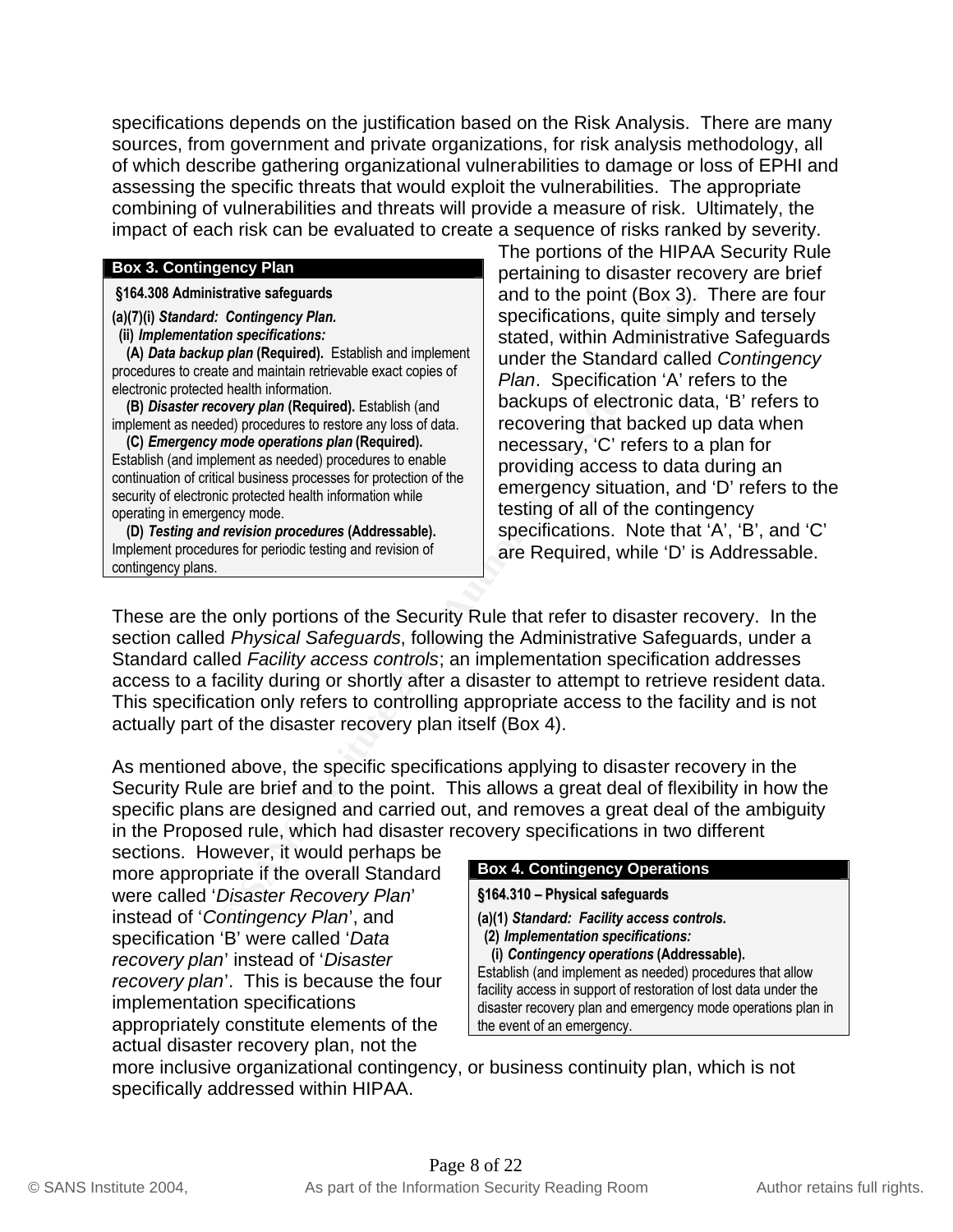#### **Limitations of the rule**

It must also be pointed out that if strictly followed, the HIPAA Security disaster recovery specifications will result in an inadequate and incomplete disaster recovery plan. This is because:

- The Security Rule does not formally address business continuity, apart from implication based on the overall context of the rule. The use of the words 'Contingency Plan' within the Standard is perhaps misleading.
- The Security Rule only addresses EPHI; an appropriate disaster recovery plan needs to address paper records and other non-electronic information.
- HIPAA itself only addresses PHI there is certainly more organizational information.
- The specification 'D', Testing and revision procedures, is only Addressable, and a disaster recovery plan without required testing is inadequate.

plication based on the overall context of the use of the use of the content<br>ontingency Plan' within the Standard is perhaps misleading.<br>
e Security Rule only addresses EPHI; an appropriate disas<br>
an needs to address paper In order to address the organizational responsibilities delegated to them, the Information Technology management will be compelled to develop disaster recovery plans and tests beyond the specific requirements of HIPAA Security. This also includes participating in the overall business continuity and physical security planning as well. Adhering strictly to the requirements within HIPAA Security will not address all of the organizational needs. Implementing this broader set of plans will most assuredly address the HIPAA Security requirements as well.

HIPAA also requires careful documentation of the **FABLE 3. PROCESS, POLIC** processes involved in information security management. Virtually every standard and implementation specification begins with "establish and implement procedures...". The processes that correspond to the standards and implementation

| TABLE 3. PROCESS, POLICY, PROCEDURE |                                                        |  |
|-------------------------------------|--------------------------------------------------------|--|
| <b>Process</b>                      | <b>Business Event</b>                                  |  |
| <b>Policy</b>                       | Reason for the Business Event                          |  |
| <b>Procedure</b>                    | Methods for carrying out the<br><b>Business Event.</b> |  |

procedures are defined by policy statements and carried out according to procedure statements (Table 3).

These policies and procedures are also important to the development of a disaster recovery plan and vital to the recovery, in the event that key personnel become lost. Most larger organizations will have existing documented policies and procedures, which is part of "best practices" for information technology departments. Smaller organizations will likely have repeatable processes for technology management, but may not have them documented. Lack of documented policies and procedures constitute a major vulnerability in the overall security protection of EPHI. A careful Risk Analysis will begin with an examination and review of the documentation or policies and procedures governing information security as well as the documentation of policies and procedures addressing employee awareness and training of security responsibilities.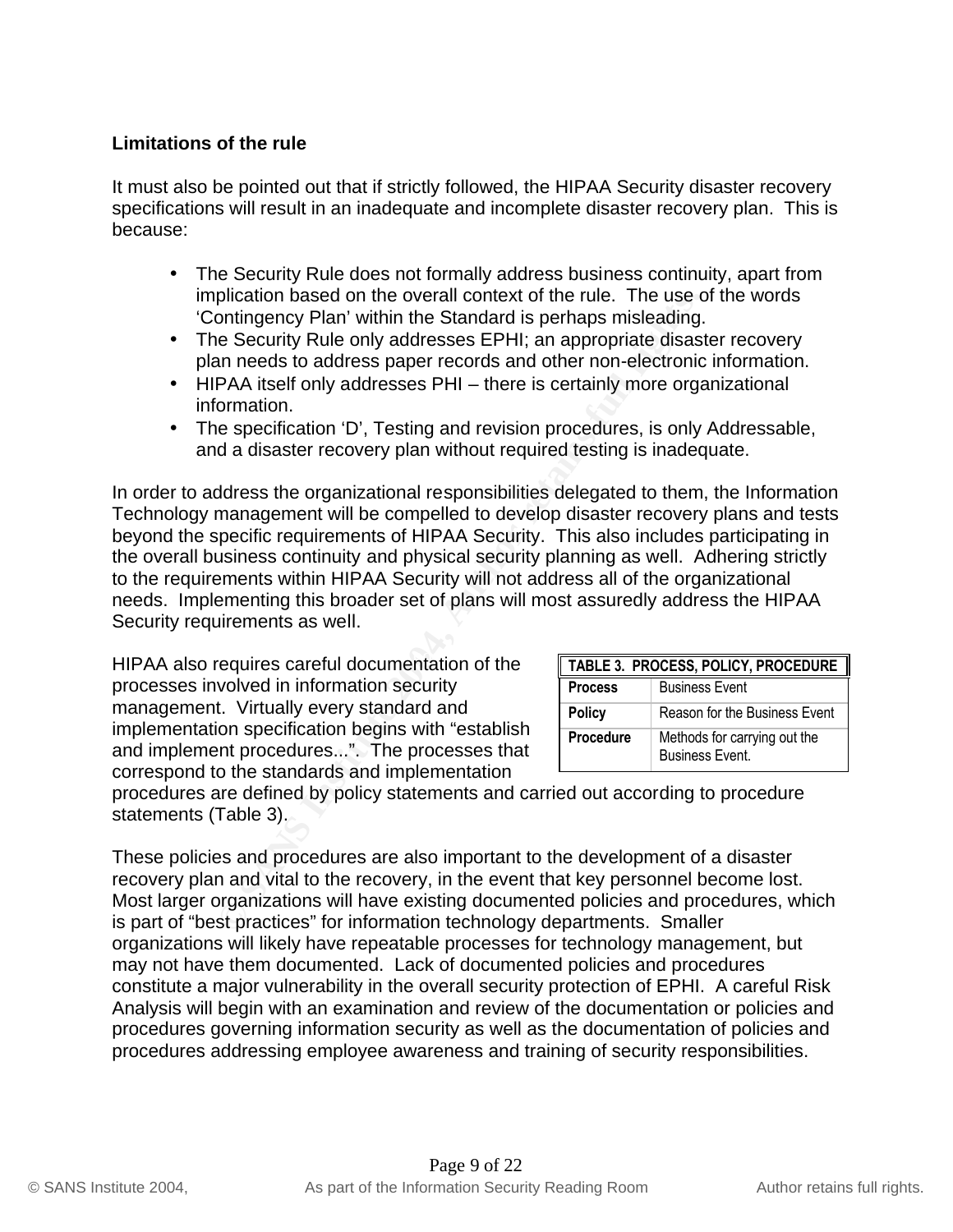## **Designing the Disaster Recovery Plan**

#### **Distributed Disaster Definition**

Most modern networks are based on the historic client-server model of distributed servers and desktop workstations located throughout the organization. In a past article (Murphy, 1995), I identified specific distinctions in disaster recovery planning in clientserver environments from main frame environments. Though concepts are similar in this paper, the information technology world has grown since then.

For the minimism of the matter of a strained and the matter of the mean base of the mean than the toteral in size. This reflects the reality of the mean than the case of thigh-speed local and wide a<br>zations can afford to b Some locations have multiple workstations within a single office or laboratory. Servers are not necessarily restricted to centralized computer rooms, and even the descendants of the main frame have been reduced in size. This reflects the reality of the aphorism "the network is the computer." Because of high-speed local and wide area networks, large organizations can afford to be spread across campuses or cities, and users from any organizational unit can easily access data from any other unit. The reality of widely distributed information does certainly complicate the overall disaster recover planning. Also, accessing data by wired or wireless devices creates more overall exposure to the EPHI targeted by HIPAA. Box 5 lists the elements of such a distributed environment that are subject to a disaster and need to be addressed in the analysis and planning.

#### **Box 5. Elements of a Distributed Information Environment.**

- 1. *The server(s)*, e.g.,. production, development, database, etc.
- 2. *The client environment*, PCs, other workstations, wireless devices
- 3. *The software environment*, databases or other applications
- 4. *The backup environment*, acquiring and maintaining file and database backups
- 5. *The print environment*, a print server and one or more printers, scanners, etc.
- 6. *The network environment*, cables, switches, routers, etc.
- 7. *The non-electronic record environment*, medical records, notes, film
- 8. *The people environment*, users responsible for collecting and processing information.

wireless devices<br>The extreme antisomerate distance on these security cause a significant disruption in operational It is not as easy to define the term 'disaster' in a distributed environment as it once was for centralized systems. Martin (2002) describes a disaster as "any event that can and/or computer processing capabilities for a period of time..." That is sufficient for a small organization with a small number of servers in relatively close possibility, but not for a large campus environment with distributed technology across a wide area network. None of the lesser interruptions described above in the continuum (Figure 3) constitute a disaster by themselves, even though the service may be disrupted for a few days. A

total failure of an individual client, printer or server will not constitute a disaster, even if all components of the main server are totally lost, since each component can be replaced within a day or two. Therefore, in most cases, a disaster in a distributed environment can be defined as:

#### *The calamitous loss of more than one (or all) of the elements at the same time*,

This could mean the loss of the computer room housing the servers and the network hub, the loss of most or all the client workstations and the printer environment, which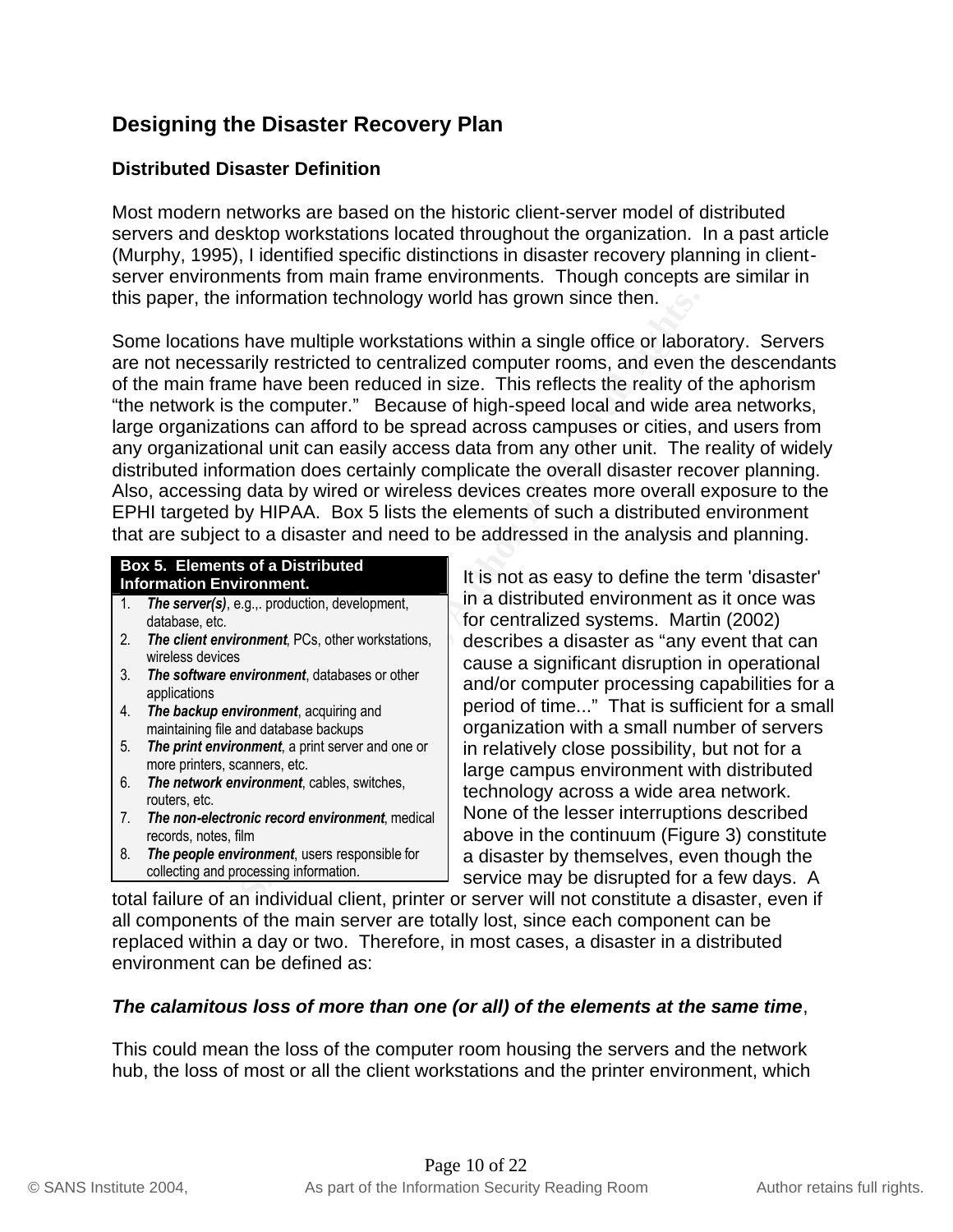may be in a different building, or worse, the loss of both locations and all the individual elements (Murphy, 1995).

It must also be clarified that in a distributed environment, true information disasters may be *localized* – one organizational unit may be totally wiped out by fire, while the rest of the organization may be untouched. This incident must still be considered a disaster for the purpose of setting off the recovery plans, even though the rest of the organization is still able to function. The obvious deduction to make is that in truly distributed environments, *multiple disaster recovery plans must be developed*.

#### **First Things**

**Example on the system full retains and the system SCC and the system of the system of the magnitricisions about extra equipment, external disaster locations, a<br>aration, will have to be made by those with authority. Tragig** Disaster recovery plan preparation begins with and relies upon executive level approval. Spending decisions about extra equipment, external disaster locations, and staff time spent in preparation, will have to be made by those with authority. Tragically, it often requires a major disaster at a separate organization to trigger executive involvement. Even then, challenges persist (Webster, 2002). With executive approval, a disaster recovery team can be assembled, and the logical choice for the team leader and an alternative are individuals from the technical support group. All organizational units should be represented by active users of each system that will be recovered after a disaster. Additional technical staff representing different aspects of technology support should be added as well. For the sake of the plan itself, all team members must include home and work contact information, which must be periodically updated.

assessment of major systems that will require recovery after a disaster (Spath, 2002).. The initial responsibility of the team will be to interview users responsible for an impact Members of the committee representing the unit systems may be able to supply the needed information. Ultimately, decisions will have to be made about the priority sequence of restoration of each of the organizational unit systems. The technical support staff will translate the application systems requirements into appropriate network, server and client requirements for the recovery mode environment.

The disaster recovery team will also conduct the initial information risk analysis, which for healthcare organizations, will follow the HIPAA Security Rule outline. Some of this information may exist within a larger Corporate Risk Analysis, but for HIPAA compliance, this risk analysis must be focused on the EPHI. This risk analysis will provide the basis for determining the requirements of the disaster recovery plan. The first time an analysis is performed will identify the most glaring vulnerabilities and potential risk. Subsequent periodic risk analysis updates will provide a review of the improvements.

#### **Disaster Mitigation Preparation**

The disaster recovery team can be the impetus for stimulating operational changes within the technical support function. One basic underlying perspective for anticipating loss from a disaster is the overall reduction of vulnerabilities leading to the disruption of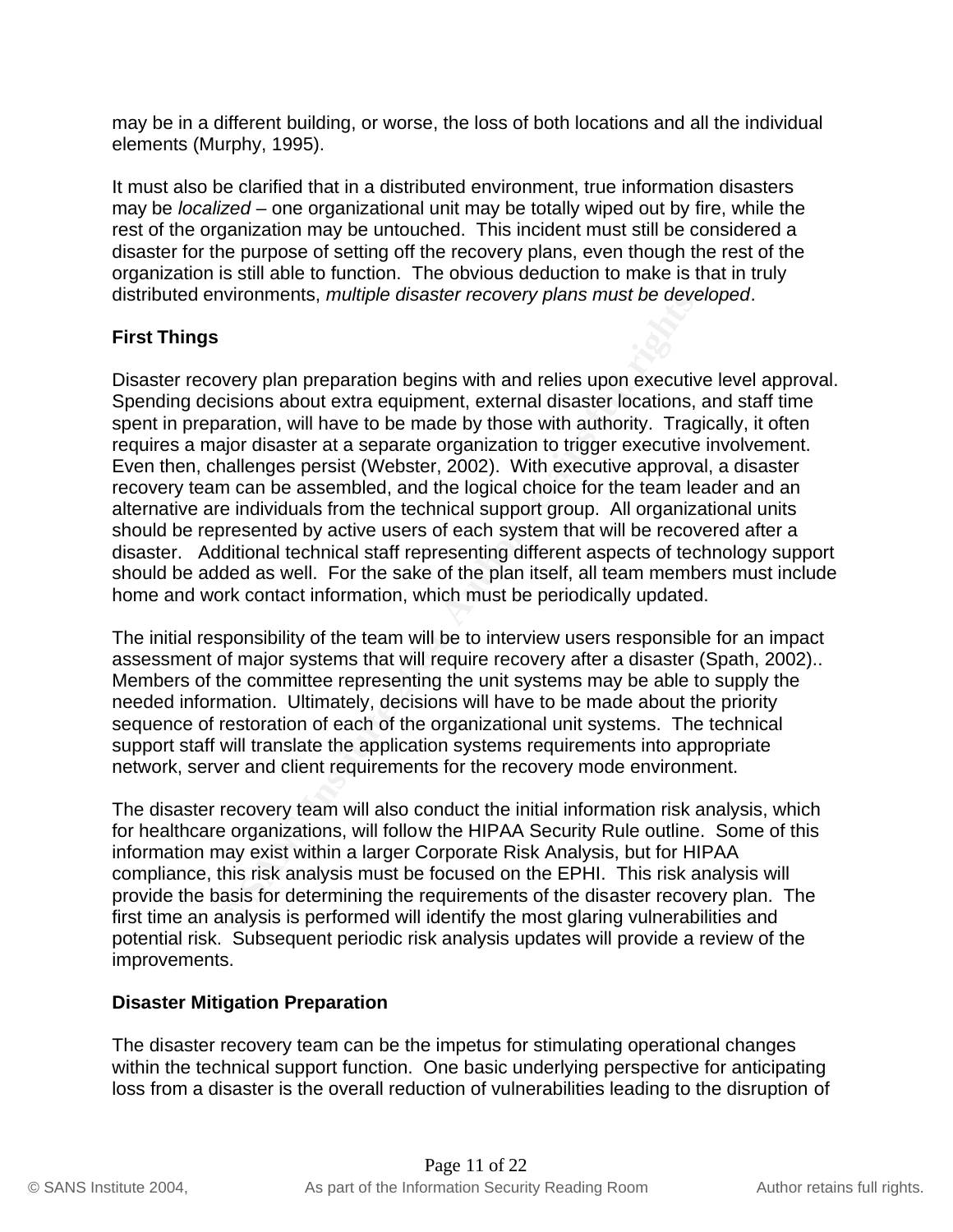information flow as identified by the risk analysis (Martin, 2002). Of course, the most severe interruptions are those classified as disasters, but others, as illustrated by the interruption continuum (Figure 3, above), if not addressed may have the potential for leading to serious, near-disaster interruptions of data access. Addressing some of the vulnerabilities may also reduce the impact of a disaster when it strikes. These issues constitute disaster mitigation preparation, since they address problems before they accumulate in severity and since they constitute appropriate systems and network management responsibilities.

The interruptions at the low end of the continuum, short-duration localized breaks can be addressed by uninterruptible power supplies to correct power fluctuations; adequate help desk and other user support staff to address user errors; and user training for proper use of equipment and software, which is also part of the HIPAA Security requirements.

tions at the low end of the continuum, short-duration localized by uninterruptible power supplies to correct power fluctuated other user support staff to address user errors; and user if equipment and software, which is al daily data duplication (Meyer, 2002). The state of the 3D Fe46 and 2D Fe46 Analysis of the 3D Fe46 A For intermediate interruptions, file backup and recovery practices can assist users in accidental loss or deletion of critical data files. Also, adequate vendor maintenance contracts can insure the replacement of failed components in a reasonable time frame. In fact, appropriate server and network design can include component redundancy, such as RAID disk arrays allowing data mirroring (Hagland, 2003), and even server redundancy with fail-over software. This is a technology whose time has come, based on the low cost of powerful rack-mounted servers and software tools (Tissot, 2002). Rack-mounted servers and Storage Area Networks allow for physical separation of processing power and stored data, allowing for independent service and replacement. Another variation of this idea is to set up redundant servers in offsite repositories with

In large organizations with several organizational locations connecting multiple local area networks through a wide area network, one of the vulnerabilities to information access is often the single location of network access points. While creating a totally redundant network can be too expensive (Tissot, 2002), creating a duplicate network hub within the campus that can share the load during normal hours but take over the load if one hub is lost can be a way of eliminating that vulnerability. Finally, these services require a well-trained systems support staff to perform the necessary support and to document the overall management planning. The cost of all these services and practices should be weighed against the overall cost of replacing information and of potential penalties if regulations are violated.

Another underlying perspective for healthcare organizations is the determination and documentation of the resident EPHI. If EPHI is distributed across multiple desktop workstations in multiple locations, re-creating the desktop environment and reconstituting the EPHI may be difficult if not impossible. The same can be said for the use of wireless devices to access and download EPHI. Strong consideration should be given to restricting the storage of EPHI to protected servers and disk arrays, allowing only authorized remote access to the information, rather than allowing directories or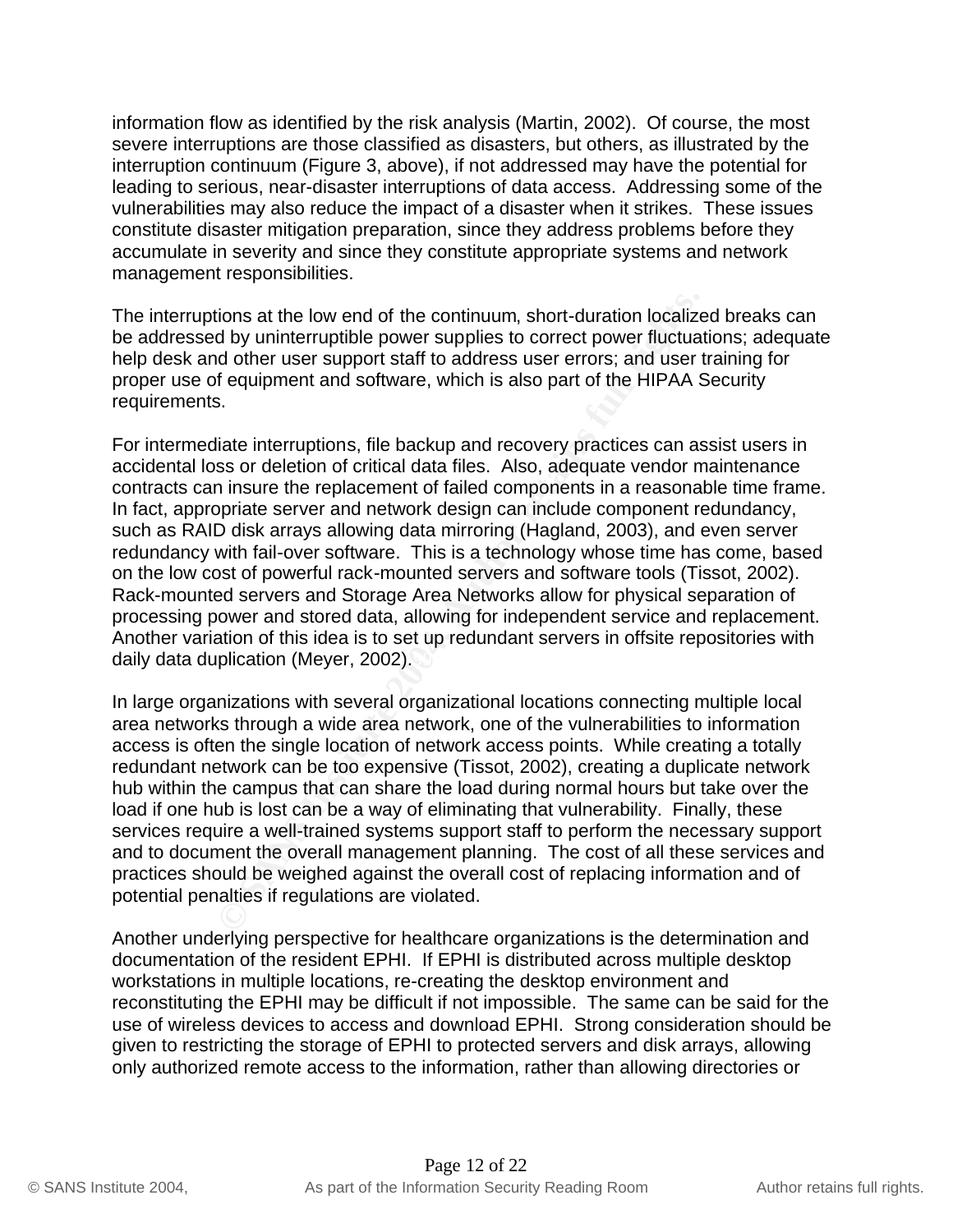| Table 4. INFORMATION CLASSIFICATION: BUSINESS REQUIREMENTS |                  |                       |                  |               |
|------------------------------------------------------------|------------------|-----------------------|------------------|---------------|
|                                                            | <b>Access</b>    | <b>Direction</b>      | <b>Risk</b>      | <b>Access</b> |
| Registered                                                 | Sr. Execs        | Strategic             | Critical         | Not on Line   |
| <b>Restricted</b>                                          | VPs              | Tactical long         | <b>High Risk</b> | Standalone    |
| <b>Confidential</b>                                        | <b>Directors</b> | <b>Tactical short</b> | Sensitive        | Restricted    |
| Internal                                                   | Employees        | Minimal               | Delegated        | Internal      |

databases to be resident on desktops. These decisions require documented policy statements, which can then be used in employee awareness training.

of efficiency, information can be classified based on import<br> **EPHI**, busued as employee data, non-patient accounting records and<br>
such as employee data, non-patient accounting records and<br>
equirements as well as control r For the sake of efficiency, information can be classified based on importance to organization. HIPAA will of course require the protection of all EPHI, but other information, such as employee data, non-patient accounting records and external contract records need to be protected as well. Information can be classified according to business requirements as well as control requirements, seen in Tables 4 and 5. Some information at the high ends of each table may never be placed on a network accessible computer, and some of the information at the low ends may not need

| Table 5. INFORMATION CLASSIFICATION: CONTROL REQUIREMENTS |          |                   |                 |                 |            |
|-----------------------------------------------------------|----------|-------------------|-----------------|-----------------|------------|
|                                                           | Copy     | <b>Disclosure</b> | <b>Disposal</b> | <b>Physical</b> | Transmit   |
| Registered                                                | No       | No                | Return          | Security        | No         |
| <b>Restricted</b>                                         | Approval | Executive         | Supervision     | Lock            | Encryption |
| <b>Confidential</b>                                       | Approval | Need              | Supervision     | Lock            | Optional   |
| <b>Internal</b>                                           | Yes      | Mgmt              | Optional        | Optional        | Text       |

disaster protection at all. The two sets of intermediate categories in each table will likely be the location of EPHI and other information that will require disaster recovery protection.

#### Key fingerprint = AF19 FA27 2F94 998D FDB5 DE3D F8B5 06E4 A169 4E46 **Pre-Disaster Planning**

In proper priority, the organizational business continuity plan will be initiated along with, or prior to the disaster recovery plan, since they are interdependent. Also, at this point in the effort, the risk analysis will be completed in order to be used as the basis of the plan.

Several sources have outlined disaster recovery plans to assist project planners (Burrington-Brown and Hughes, 2003; Bahan, 2003; Martin, 2002; Freeman, 2002; Syong, 2001). Most of them have the same basic steps, similar to the steps outlined in Box 6 and described below. Since the purpose of a disaster recovery plan is to restore access to information that was lost during the disaster, the plan begins with the application development environments, hardware and software, that hold and display the information. Representatives of the technical support groups and every application system in active use will be involved in documenting the environments. This list can be provided in the form of a checklist for simplification. Burrington-Brown and Hughes (2003) offer an alternative set of sample checklists for gathering data and determining process details.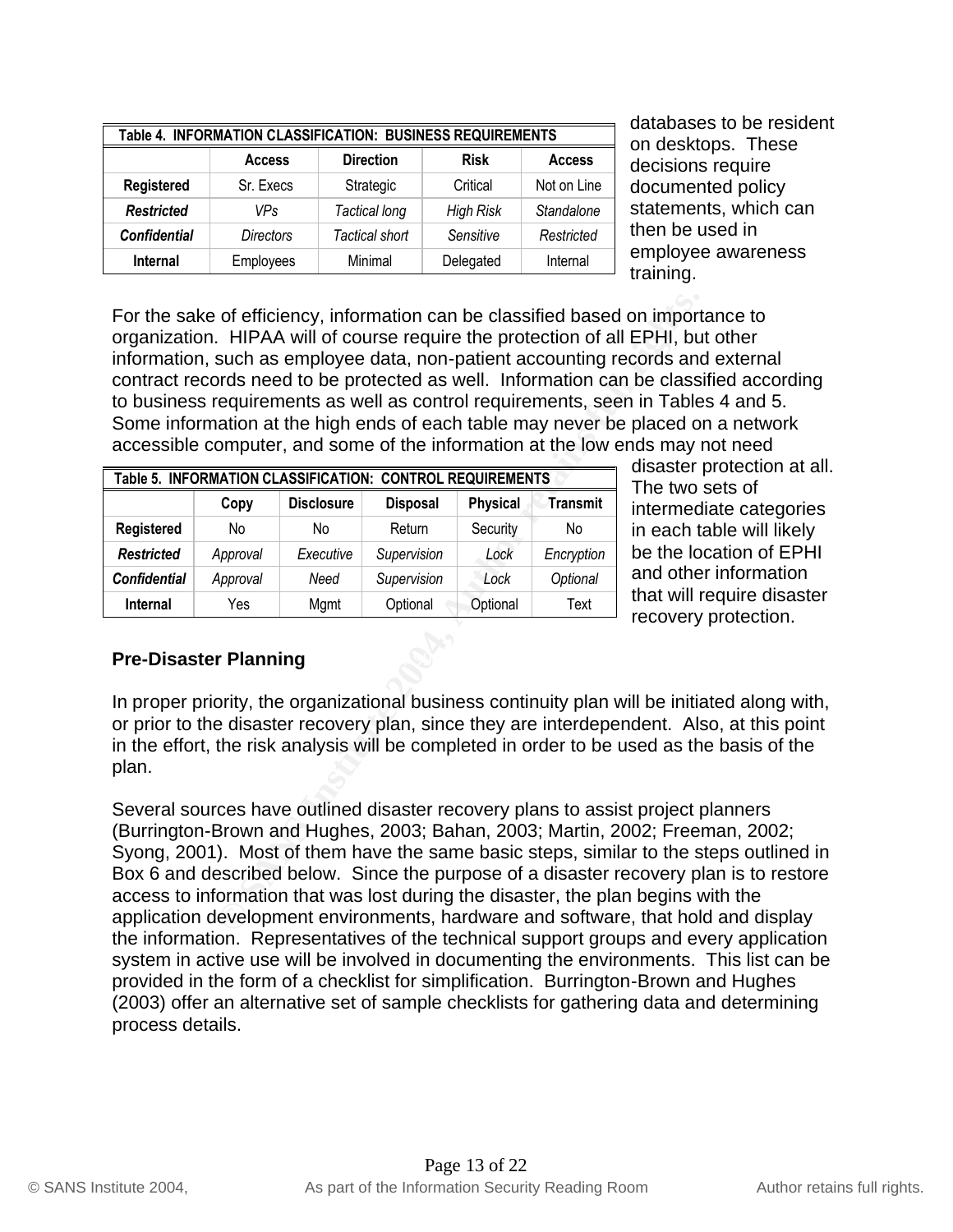- **1.** *Alternative Disasters.* The recovery planning must include discussions of alternative disasters and disaster scenarios based on the threats identified within the risk analysis. Most efficiently, the plan itself should be based on the worst case, and the alternative strategies can be built on or derived from the main plan.
- **2.** *Recovery Site.* The technical staff will take the initiative on this task. Historically, large mainframe sites were restricted to reserving space at a vendor hot site. With smaller servers, more opportunities are available. Ideally, the recovery site will be another company-owned location within a few miles; with pre-configured communications lines back to the main site. Rented temporary buildings or

#### **Box 6. Pre-Disaster Planning**

- 1. The *response to alternative disasters* must be addressed.
- 2. A *recovery site* must be located.
- 3. The *technology recovery configuration steps* must be spelled out.
- 4. An *application recovery team* must be identified.
- 5. The *pre-disaster working environment* must be defined.
- 6. A *minimum recovery configuration* must be defined.
- 7. The *source of the minimum configuration* must be identified.
- 8. An *alternative work process*, if needed, must be developed
- 9. A *recovery window* must be defined.
- 10. The *impact of periodic business* cycles must be evaluated.
- 11. For multiple application systems, a *recovery priority* must be determined.
- 12. The *application recovery plan* must be documented.
- 13. The *restoration to normal operations plan* must be documented.

trailers could be used at the original site, if conditions are favorable.

- **Example the initiality on this task.**<br>
Institution this task.<br>
In the initiality on this task.<br>
In the source of the minimum<br>
cically, large mainframe sites were<br>
tied to reserving space at a<br>
2010-mode do reserving space necessary to recover all systems lost during the disaster. The technical systems **3.** *Technology Recovery Steps.* This involves the setup of the temporary location, including network connections, servers, and potentially workstations staff must have the installation and configuration of the hardware and the recovery from the backup environment clearly documented in the form of a stepwise script in the event that recovery takes place without certain key individuals. Any competent systems person should be able to perform the steps as written.
- **4.** *Application Recovery Team.* This is a subset of the disaster recovery team (with perhaps additional user representatives) based on specific application systems or sets of systems. The recovery team needs to include technical representatives, developers and users of the system. All must be familiar enough with the whole process to drive the events, and to train additional ad hoc team members if they are needed.
- **5.** *Pre-Disaster Working Environment.* The technology support staff will be responsible for documenting the server, storage and network environment, including any client workstations and peripheral devices (printers, scanners) necessary for the implementation of the application. The application recovery team and technical staff must be aware of the specific, detailed elements of the application system environment as it exists independent of any disaster. This must include network numbers and names, user identifier names, application vendor contact information, and application licensing information. This could be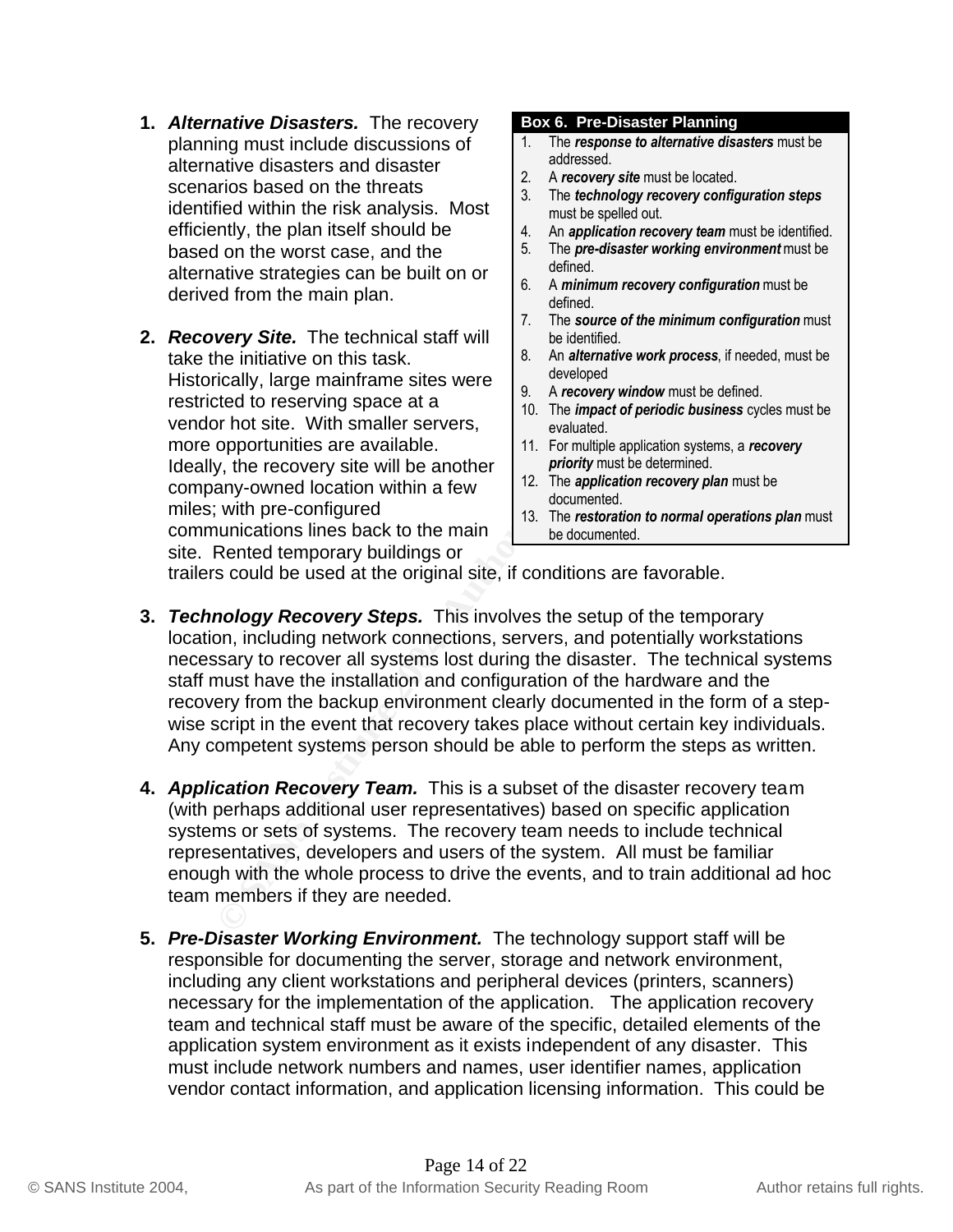the impetus for developing inventories of resources as part of pre-disaster planning.

- **6.** *Minimum Recovery Configuration.* For the duration of the recovery, until complete services can be replaced, it is not likely that an exact duplicate of all hardware will be needed. The users can identify the most important functionality needed to begin a minimal operation of the application and the technical staff can recommend a hardware configuration to meet those needs. The developers and users also have to determine the need for additional software licenses for the minimum configuration.
- **7.** *Source Of Minimum Configuration.* There are three main options for providing the minimum recovery configuration, each could be considered separately, or the solution could be a combination of the three:
- Selfs also have to determine the need for additional soliwate<br>
Figure 2004, Minimum Configuration. There are three main optic<br>
ding the minimum recovery configuration, each could be contely, or the solution could be a comb **A. Acquire the minimum recovery equipment** and place it in the alternative location, where it will remain idle until a disaster recovery test or an actual disaster occurs. This can be the easiest and most flexible solution, but is also likely to be cost prohibitive. Such an alternative has seldom been a consideration of mainframe disaster recovery plans, due to the exorbitant expense of maintaining a separate, idle mainframe. Though the cost would be significantly less for a distributed environment, if an organization has invested heavily in client-server technology, the cost for duplicating each environment could be comparable to the cost of a second mainframe.
	- **B. Use existing hardware wherever possible.** This solution is certainly less expensive, but it has the complication of 'commandeering' equipment in use and possible de-configuring the existing environment and reconfiguring the systems for the recovered environment. If an available recovery server were designated, an inexpensive suggestion would be to add additional pre-configured empty disk drives, enough to hold the minimum configuration, and leave them idle on the active server. At recovery time, the drives could be activated and made ready to receive the restored backup files.
	- **C. Contract with a disaster recovery vendor** for a service to replace the minimum recovery configuration (or a subset) within a reasonable time frame, such as one to two days. The cost for such a service will be a monthly fee, which could be budgeted as a maintenance service contract. The service could include a 'hot site' in a distant city where the recovery configuration is set up, a mobile computer room with the systems set up driven to the company site, or the delivery of the replacement configuration to a company location. This effort requires little or no capital expenses, but may require a multi-year lease. As with any contract, let the buyer beware.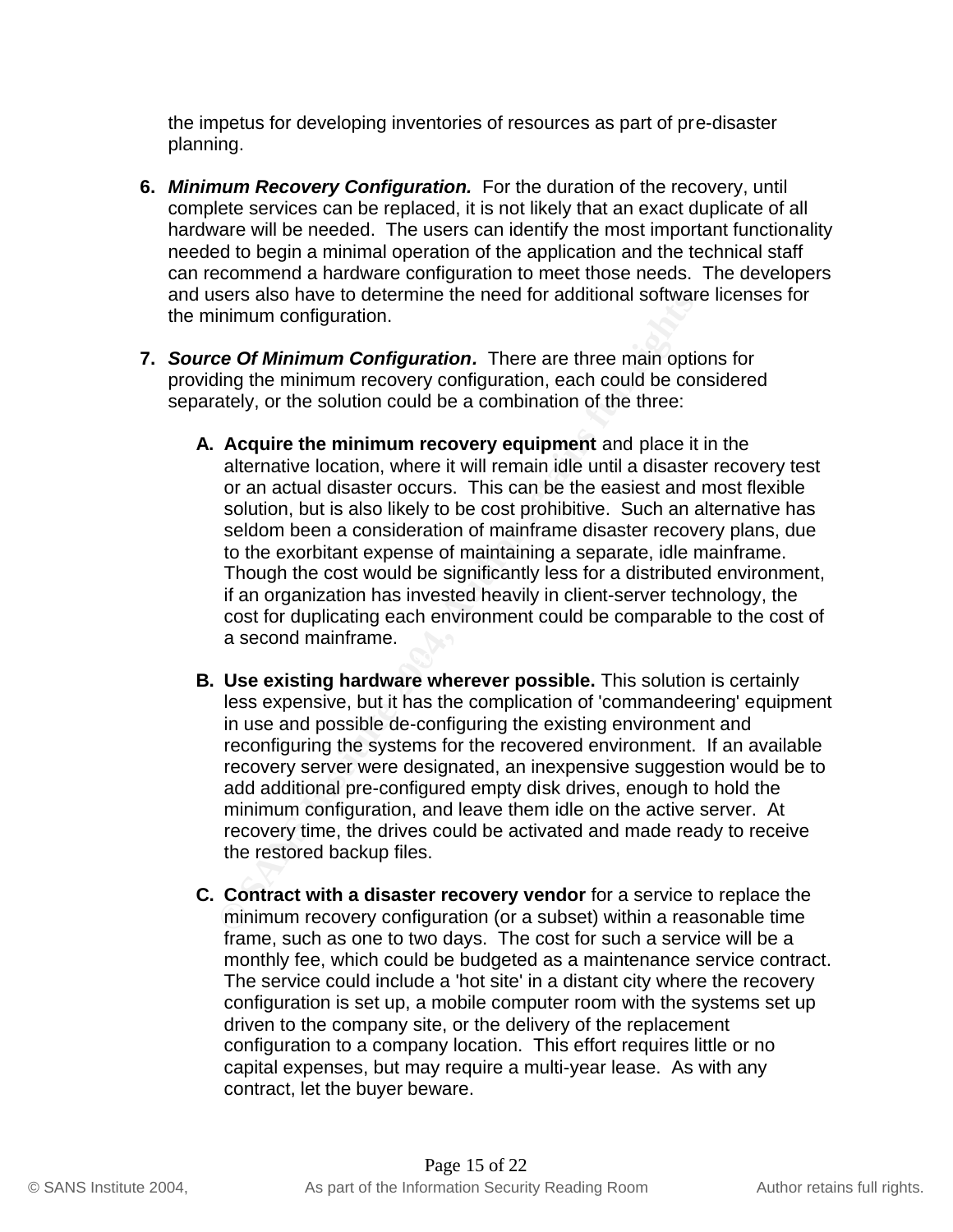- *8. Alternative Work Process.* The application recovery team is primarily responsible for this and the following four steps. If it is necessary, each team will need to develop a non-electronic process for continuing the work required by the application system in the event that the technology is not restored in a timely fashion.
- **9.** *Recovery Window.* The recovery window is the minimum time the particular application can be performed by hand, or be done without completely. It is not the length of time it takes to bring up the minimum configuration. This obviously will be different for different applications - financial systems and active patient treatment files will likely have shorter, more critical recovery windows than most other applications.
- **10.***Periodic Business Cycles.* If a disaster occurs at a particular time of month, the impact on a given application system, e.g., accounts payable/receivable, ledger balancing, billing activities, etc., may be different. The time of the disaster may therefore change the priority of recovery for the group of applications systems
- **11.***Recovery Priority.* The priority for recovery among multiple application systems is important to determine in this planning stage, lest post-disaster debate slow down the process. This will be based on the need for alternative processes, and will require periodic review, and will differ with periodic business cycles.
- adion can be performed by natio, o be done windou complete and prelimination of the it takes to bring up the minimum configuration.<br>
different for different applications financial systems and a<br>
applications.<br> **dic Busin 12.***Application Recovery Plan.* This includes recovering of the database system itself and the applications around the database, if appropriate. This must be documented plainly in the likelihood that replacement staff are involved in the recovery. This will be the basis for the applications testing plan, which is ultimately necessary to validate the recovery process, and to test periodically the recovery procedures.
- **13.** *Restoration Plan.* After a disaster recovery process occurs, adequate plans must be in place to migrate the environment back to the normal production location. This is often overlooked until it is late in the game, but such a move can present problems, especially if the recovery site is a great distance away. This does not necessarily mean reversing the steps or the recovery plan, since new physical company locations may be involved. It does, however require the same attention to detail in choosing the timing and priority of the application systems.

All of these elements must be spelled out in detail as part of the specific plan for each disaster recovery effort, based on location within the organization and/or different application systems. It is not unusual for the initial plan in a large organization to take several months to complete, since many details have to be included. Subsequent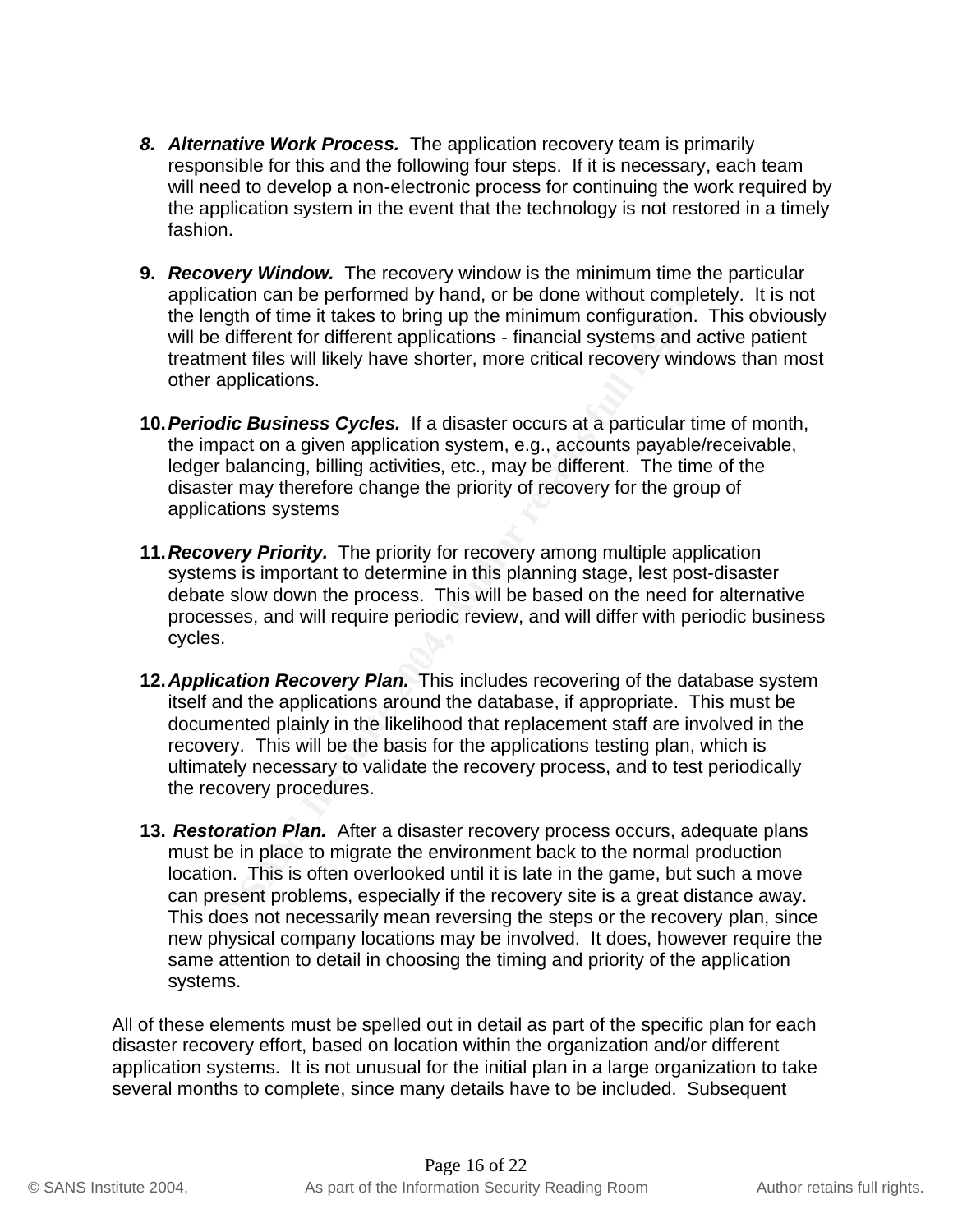application system project teams can follow the basic outline of the first plan, saving a good bit of time. The documentation of this overall plan can optionally be built using a disaster recovery vendor tool, but a carefully managed word processing document will suffice. Ideally, one main system plan should be maintained on-line and designated as the foundational plan from which all copies will be made, and a duplicate could be placed on a small laptop and located in the off site location. This means that all printed plans will be considered unofficial copies. The plan will be a dynamic document, requiring frequent changes and modifications. Therefore, the plan can be maintained on-line and a duplicate.

| All documentation and plans must be kept in an off site locations, e. g., at the recovery<br>location. The creation of the plan will undoubtedly stimulate the need for appropriate<br>information technology policies and procedures, such as network designs and<br>conventions, user registration and security. Copies of each of them should accompany<br>the plan. Table 6. is a suggested list of policy and procedure categories. Phoenix<br>Health Systems also offers a set of information management policies and procedures<br>for customers (see Resources below). These documents will feed directly into HIPAA<br>Security requirements as discussed earlier. From this plan, periodic tests can be<br>performed, and ultimately, the recovery process itself will be accomplished. |                                                                                   |  |  |  |
|---------------------------------------------------------------------------------------------------------------------------------------------------------------------------------------------------------------------------------------------------------------------------------------------------------------------------------------------------------------------------------------------------------------------------------------------------------------------------------------------------------------------------------------------------------------------------------------------------------------------------------------------------------------------------------------------------------------------------------------------------------------------------------------------------|-----------------------------------------------------------------------------------|--|--|--|
| TABLE 6. INFORMATION MANAGEMENT POLICIES AND PROCEDURES                                                                                                                                                                                                                                                                                                                                                                                                                                                                                                                                                                                                                                                                                                                                           |                                                                                   |  |  |  |
| <b>SUBJECT</b>                                                                                                                                                                                                                                                                                                                                                                                                                                                                                                                                                                                                                                                                                                                                                                                    | <b>EXPLANATION</b>                                                                |  |  |  |
| <b>Network Structure</b>                                                                                                                                                                                                                                                                                                                                                                                                                                                                                                                                                                                                                                                                                                                                                                          | How is the network built and what is its current inventory?                       |  |  |  |
| Data Ownership, Responsibility                                                                                                                                                                                                                                                                                                                                                                                                                                                                                                                                                                                                                                                                                                                                                                    | Who is in charge of specific data stores?                                         |  |  |  |
| <b>Data Classification/Encryption</b>                                                                                                                                                                                                                                                                                                                                                                                                                                                                                                                                                                                                                                                                                                                                                             | Which data is most important and how is it sent outside of the network?           |  |  |  |
| Intranet/Internet                                                                                                                                                                                                                                                                                                                                                                                                                                                                                                                                                                                                                                                                                                                                                                                 | What information is shared internally and what is kept from external web viewers? |  |  |  |
|                                                                                                                                                                                                                                                                                                                                                                                                                                                                                                                                                                                                                                                                                                                                                                                                   |                                                                                   |  |  |  |
| <b>Systems Administration</b>                                                                                                                                                                                                                                                                                                                                                                                                                                                                                                                                                                                                                                                                                                                                                                     | What are the responsibilities of the Technical Support staff?                     |  |  |  |
| <b>Service Level Agreements</b>                                                                                                                                                                                                                                                                                                                                                                                                                                                                                                                                                                                                                                                                                                                                                                   | How does Technical Support commit to system availability and services provided?   |  |  |  |
| <b>User Registration, Passwords</b>                                                                                                                                                                                                                                                                                                                                                                                                                                                                                                                                                                                                                                                                                                                                                               | How are users placed onto the network and how are passwords managed?              |  |  |  |
| <b>Network Access Authorization</b>                                                                                                                                                                                                                                                                                                                                                                                                                                                                                                                                                                                                                                                                                                                                                               | Who can and cannot use the network?                                               |  |  |  |
| <b>Data Backup And Recovery</b>                                                                                                                                                                                                                                                                                                                                                                                                                                                                                                                                                                                                                                                                                                                                                                   | How and when is data from servers backed up, stored, and recovered?               |  |  |  |
| <b>Vendor Maintenance</b>                                                                                                                                                                                                                                                                                                                                                                                                                                                                                                                                                                                                                                                                                                                                                                         | What vendor contracts are in place and what are the specific services provided?   |  |  |  |
| <b>Technology Change Management</b>                                                                                                                                                                                                                                                                                                                                                                                                                                                                                                                                                                                                                                                                                                                                                               | How is the network changed/expanded? How are systems modified/upgraded?           |  |  |  |
| <b>System Failure</b>                                                                                                                                                                                                                                                                                                                                                                                                                                                                                                                                                                                                                                                                                                                                                                             | How are system failures defined and what are the corrective steps?                |  |  |  |
| <b>Incident Response/Notification</b>                                                                                                                                                                                                                                                                                                                                                                                                                                                                                                                                                                                                                                                                                                                                                             | What happens when a security incident occurs?                                     |  |  |  |

This plan design has been based on relatively large, complex organizations and for the worst-case disaster scenario when all information systems and infrastructure have been lost. Smaller sized organizations with less complicated configurations may not require as complex a plan. The detail of the plan on the basis of application system recovery still would apply, but without the complexities of large networks, multiple applications systems and large numbers of users, small facilities would be able to streamline the plan appropriately. This would also include selecting a subset of the list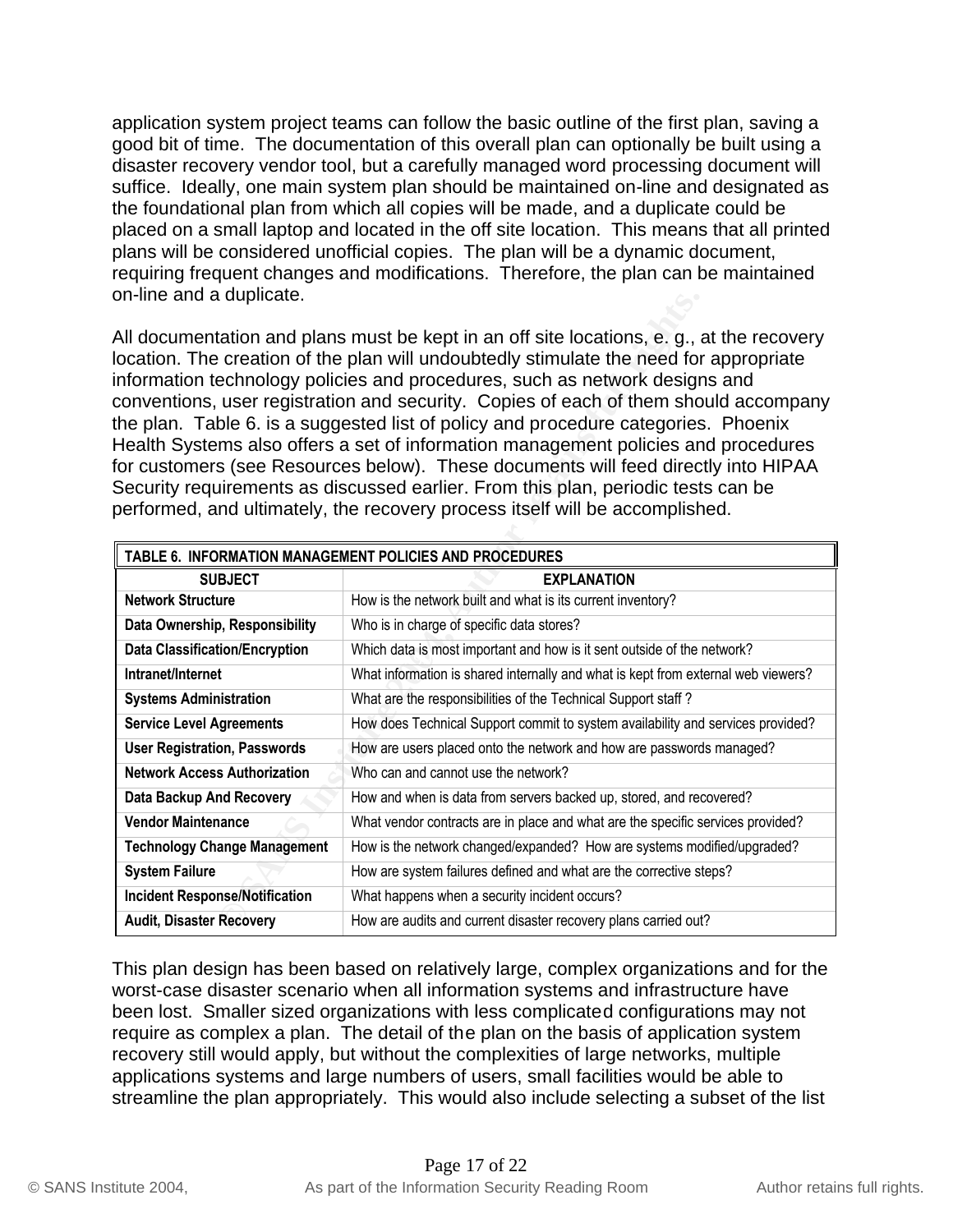of policy/procedure topics. Once the HIPAA Security standards for a risk analysis has been performed, a small facility may be able to build a relatively simple disaster recovery plan that still accomplishes the requirements.

#### **Declaration**

In as the corporate not line or corporate security freets to be<br>orting potential disasters. Backup numbers should also be in<br>umbers are themselves part of the disaster. After receiving<br>or line line some with authority, e.g Even though such a calamity may be obvious to any observer, there still is a need to declare the disaster in order to begin the recovery procedures. A central phone number, such as the corporate hot line or corporate security needs to be the starting point for reporting potential disasters. Backup numbers should also be in place in case the primary numbers are themselves part of the disaster. After receiving the initial call, the hot line will call someone with authority, e.g., the head of the disaster recovery team, or his or her delegate who must assess the situation, declare the disaster, contact the recovery team, and initiate and assume ownership of the recovery process. Prior to the declaration, it is important to consider the incident a potential disaster for the sake order and It is important that *the declaration of the disaster and recovery begins from the decision of a single person* and not from several potentially competing individuals or groups who may have different levels of understanding of the situation. The crisis at the worst nuclear disasters in American history, Three Mile Island, PA, was nearly exacerbated beyond control because five different groups were attempting to steer the effort: the builders of the plant, the managers of the plant, the local State government, the Nuclear Regulatory Commission, and the local and national media (Burns, 1991).

of the absence of the disaster recovery team manager. For example, the process may A declaration sequence beyond the initial contact also must be spelled out in the event start with the manager, and in his or her absence, the pre-identified assistant to the manager. Beyond the absence of the assistant, the decision should move to the Manager of the Technical Support, then the Director of the Information Technology Department, and ultimately the CIO of the company – or other organizational-specific chain of authority. Beyond the declaration, a notification escalation chain of contacts within the organization itself should be set up to spread the news. The documentation in the Disaster Recovery Plan should include phone and pager numbers and addresses of all key individuals in the sequence chains.

#### **Recovery**

Having previously defined and acquired the minimum recovery environment, the recovery plan after a disaster basically means assembling the recovery environment at the selected remote site, configuring the system, loading the backups - all within the recovery window and following the priority list. The recovery team and application recovery teams will obviously divide the responsibilities of the recovery based on their existing roles. Once a disaster has been declared, Box 7 suggests the main recovery steps to follow.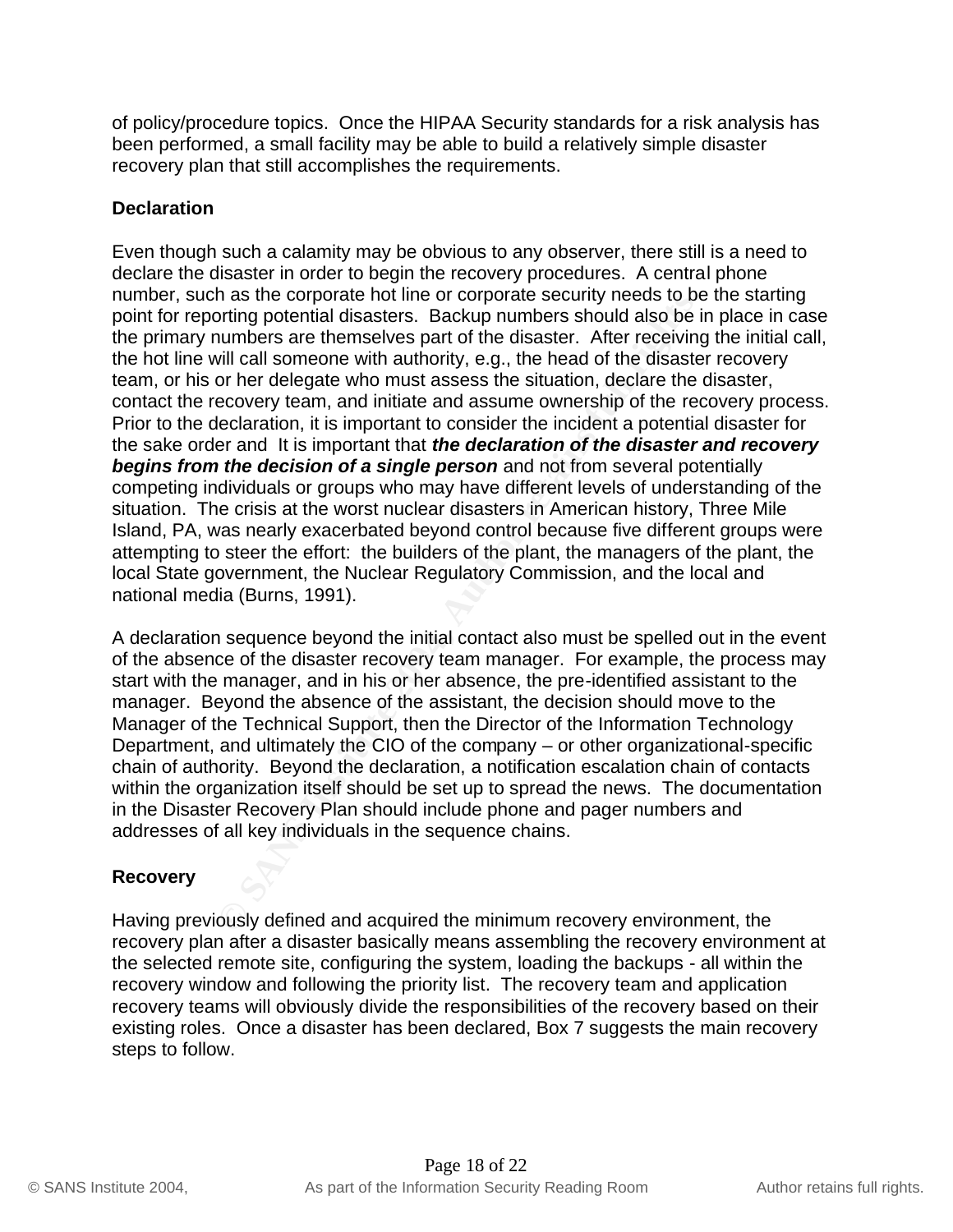#### **Box 7. Recovery Steps**

- 1. Contact the Disaster Recovery, Business Continuity, and Application Recovery Teams and initiate the processes.
- 2. Contact the disaster recovery vendor for the recovery system (if selected), or commandeer the alternative equipment from its current usage.
- 3. Contact the vendors of the original equipment to begin building the recovery environment.
- 4. Configure user IDs and network names and numbers within the recovery environment
- 5. Acquire the backup tapes for the server software and files.
- 6. Reconfigure the alternative server for the needed environment and load backup files.
- 7. Reconfigure the workstations to be used in the recovery test.
- 8. Establish the alternative print environment.
- 9. Connect all the elements to the network for client access, either locally or back to the main site.
- 10. Attempt to perform routine tasks on the recovery environment.

Assuming no personnel absences, the bottlenecks for the recovery will likely be the configuring the network appropriately and acquiring of the backup tapes from the backup server or off-site storage. Next will come the configuring of the backup server for the recovery environment, and the reloading of the tapes onto the recovery server. This will be followed by the application support groups who will initiate the rebuilding of the application system. The time to completion can be several days, more depending on the delivery of the replacement equipment. If the plan has been carefully constructed and tested, the actual recovery after a disaster could be almost anti-climactic, though the significance of the disaster and the potential losses of personnel and business processes are not to be ignored.

#### **Testing**

This the the secovery environment<br>
the the sale with the selection support groups with the altenative sever for the needed<br>
The time altenative sever for the medded the rebuilding of the application<br>
the rebuilding of the the process; many loose ends will be exposed and a realistic recovery time period can Once the agreement for an alternative location is in place, including the space allocation and wiring, a disaster recovery effort can be tested. Tests are invaluable to be established. The tests should be made frequently enough to keep the procedures and sequences current, since application systems are dynamic, involving changes in hardware, software, and the size of the user population, and changes in the makeup of the disaster recovery team. This is why strong consideration should be made to keeping the official copy of the recovery plan on-line. In such a case, printed copies would be considered unofficial by nature.

Rothstein (1993) pointed out that the truest measure of a test is not successful recovery, but the identifying of flaws and weaknesses. This is important to keep in mind, and to forewarn users and executives about, because the first test will most assuredly fail, likely in may ways. Disaster recovery vendors usually include one or two tests per calendar year in their contracts, subject to negotiations. The test itself will begin at the declaration of the designated person as stated above, and will end when the particular services can be provided on the minimal configuration. The steps for the test are virtually identical to those of the recovery process, save the need to replace the original equipment. The challenge for environments with multiple application systems is to balance time and frequency; perhaps all projects should not be tested at the same time.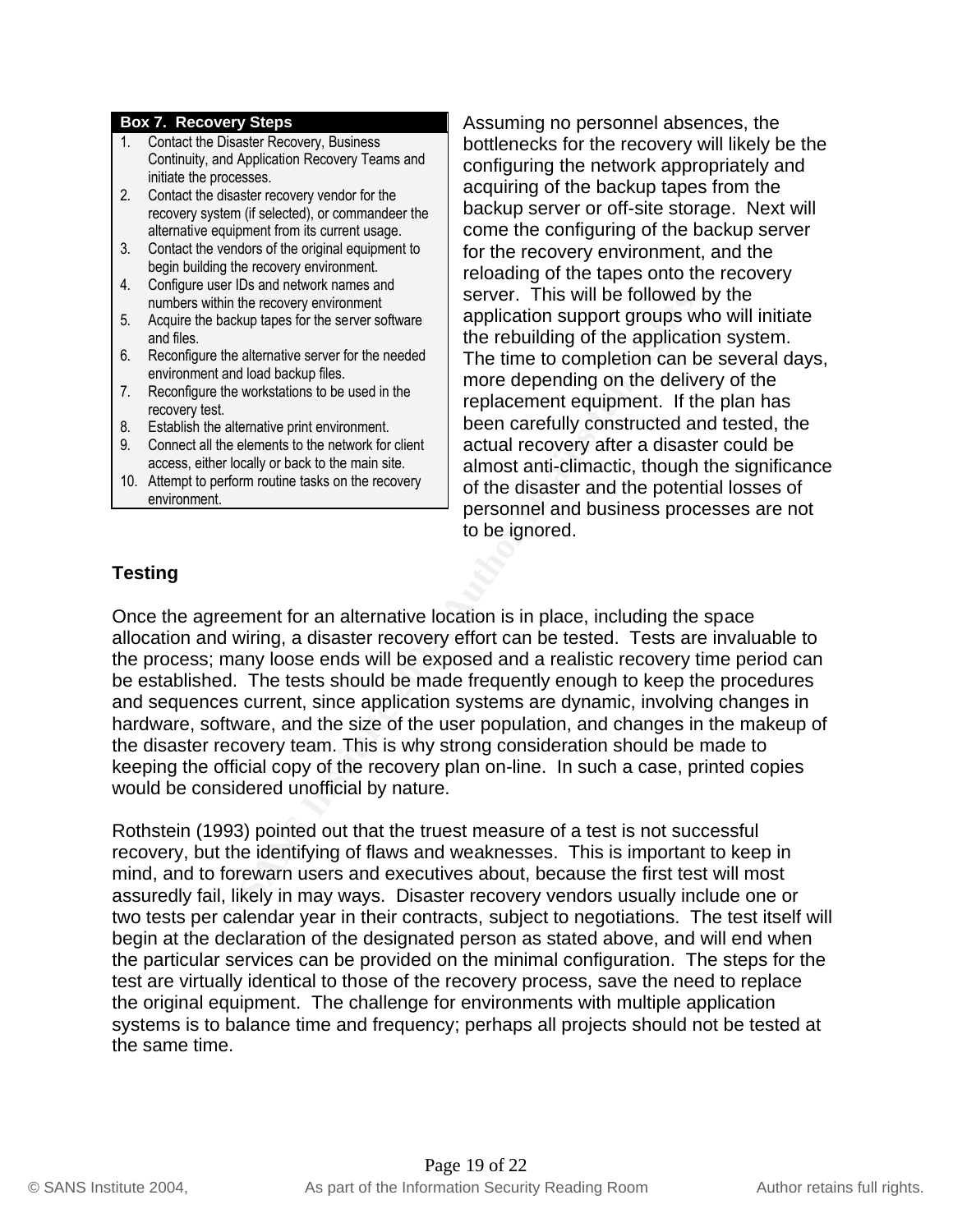## **Conclusions**

A disaster that takes out significant portions of a central computing resource is hopefully rare. However, several disasters over the past few years have heightened the sensitivities of all IT professionals. The onset of HIPAA Security will affect all healthcare organizations regardless of size, but the overall effort for disaster recovery will be less complex for smaller organizations. The effort is worth the wise expense of time and money, even if the disaster will not affect anyone outside the company. The amount of expense is directly related to the value a company places on its information resources, and in the case of HIPAA, the amount of penalty for failure to comply. A disaster recovery effort is enhanced with careful planning and testing, which can only take place after the events specific to distributed computing environments have been defined, organized and placed in proper sequence.

## **Resources**

repense is directly related to the value a company places on mort of penalty related to the amount of penalty for failure to werey effort is enhanced with careful planning and testing, wher the events specific to distribut There are an abundance of resources on the internet for designing and planning disaster recovery plans. For healthcare organizations, some of the References Cited (following page) will lead to outlines and suggestions similar to this paper. Several healthcare vendors and consortia now offer disaster recovery planning services and tool kits, some of which are listed below. The Centers for Medicare and Medicaid Services (CMS) held a recent conference in which two presentations offer additional perspectives on disaster recovery and contingency planning, also listed below.

A<sup>4</sup> Health Systems Releases HealthMatics® Assure. November 10, 2003.

Centers for Medicare and Medicaid Services. 2003 National Medicaid HIPAA & MMIS Conference, February 9 - 13, 2003

Contingency Planning: Addressing Critical Business Processes that Support Implementation of HIPAA Transactions (PDF 1.4MB) Marie Margiottiello, CMS; Henry Chao, CMS

Security: Disaster Recovery and Business Applications (PDF 97K) Brenda Rose, Maryland Medicaid

HIMSS Disaster Preparation for Healthcare IT.

HIMSS Emergency Preparedness and Disaster Recovery CD-ROM

Kodak Launches New Family of Healthcare IT Services. October 30, 2003.

Phoenix Health Systems' HIPAA Security Policies Templates Suite. 2003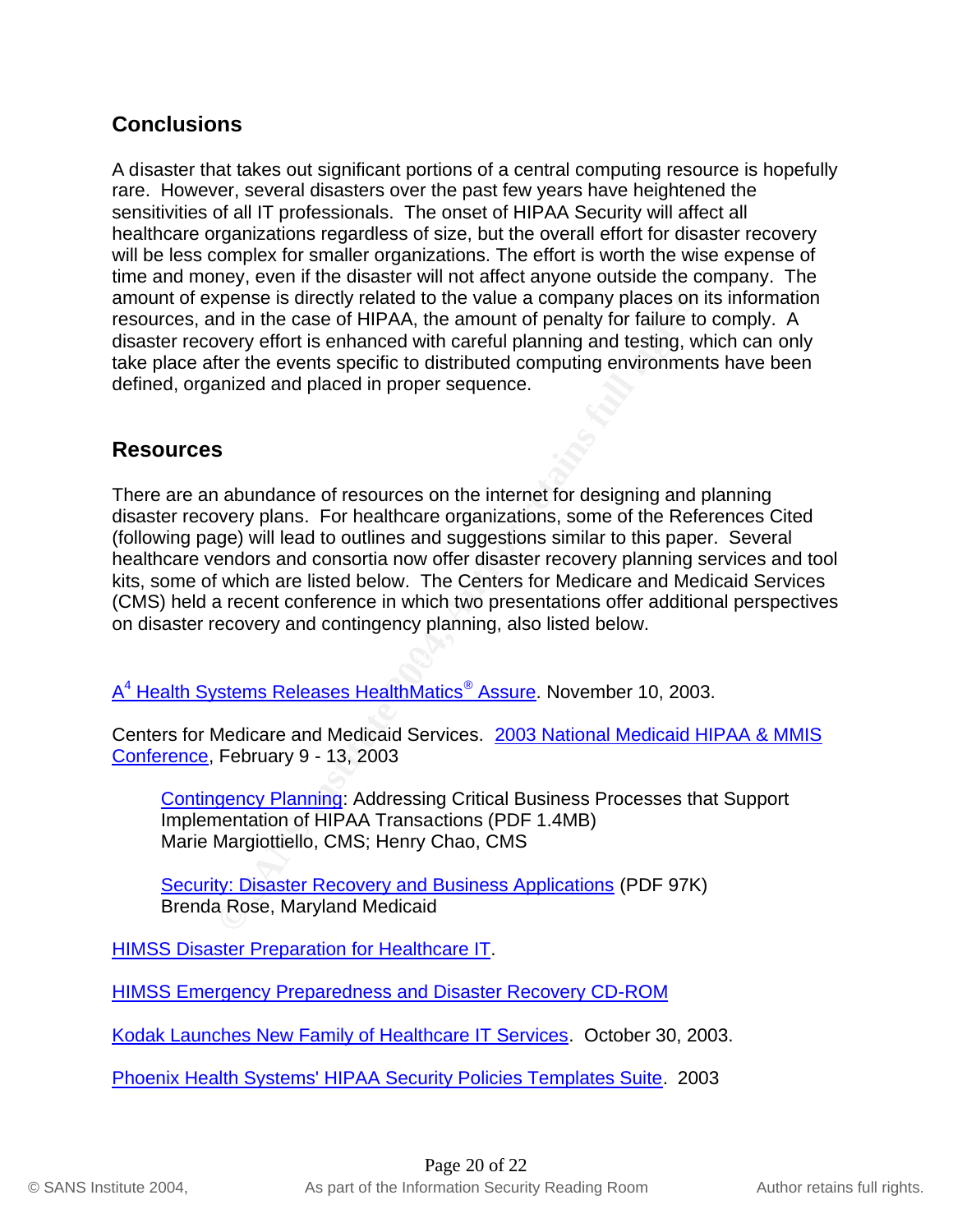### **References cited**

Bahan, Chad. "The Disaster Recovery Plan." SANS Reading Room, June, 2003.

Bogen, Jon. "Implications of HIPAA on business continuity and disaster recovery practices in healthcare organizations." *Healthcare Review*, May 28, 2002.

Brown, Jennifer. "Survey warns IT managers to make disaster recovery top priority." *Computing Canada*, Feb 28, 2003.

Burns, Christopher. Three Mile Island: The Information Meltdown. *In:* Great Information Disasters, Forrest W. Horton, Dennis Lewis, eds. ASLIB. London. 1991.

Canada, Feb 28, 2003.<br>
Depher. Three Mile Island: The Information Meltdown. *In:*<br>
<u>Disasters</u>, Forrest W. Horton, Dennis Lewis, eds. ASLIB. Luction, Unitstantion (Updated June 2003). Copyright © 2003 American I<br>
Managemen Burrington-Brown, Jill, and Gwen Hughes. "AHIMA Practice Brief: Disaster Planning for Health Information "(Updated June 2003). Copyright © 2003 American Health Information Management Association. 2003.

Dougherty, Michelle. "Long Term Care Health Information Practice And Documentation Guidelines." AHIMA/FORE Long Term Care Taskforce. 2001.

Freeman, Wayne. "Business Resumption Planning: A Progressive Approach." SANS Reading Room, February, 2002.

Hagland, Mark. "Disaster Recovery And Storage: Hospitals make progress on a crucial need." *Healthcare Informatics*, March 2003.

"Health Insurance Reform: Security Standards; Final Rule." 45 CFR parts 160, 162, and 164. *Federal Register* 68, no. 34, page 8377. February 20, 2003.

Kelly, Sean. "A disaster waiting to happen." *Communications News*, August 01 2001.

Martin, Bryan C. Disaster Recovery Plan Strategies and Processes. SANS Reading Room, February, 2002.

Meyer, Matthew. "Healthcare facility planning for disaster recovery." *Healthcare Review* Jan 8, 2002.

Murphy, James C. "Client-Server Disaster Recovery: Process Organization." SANS IV Proceedings and Workbook. USENIX Assoc. 1995.

O'Brien, Jennifer M. "Business warned to plan: Quantum heads initiative to educate companies about need for disaster recovery planning." *Computer Dealer News*, March 5, 1999.

Rothstein, Philip. J. "Hard evidence: Contingency plans as tools for recovery." *Enterprise Systems Journal*, July, 1993.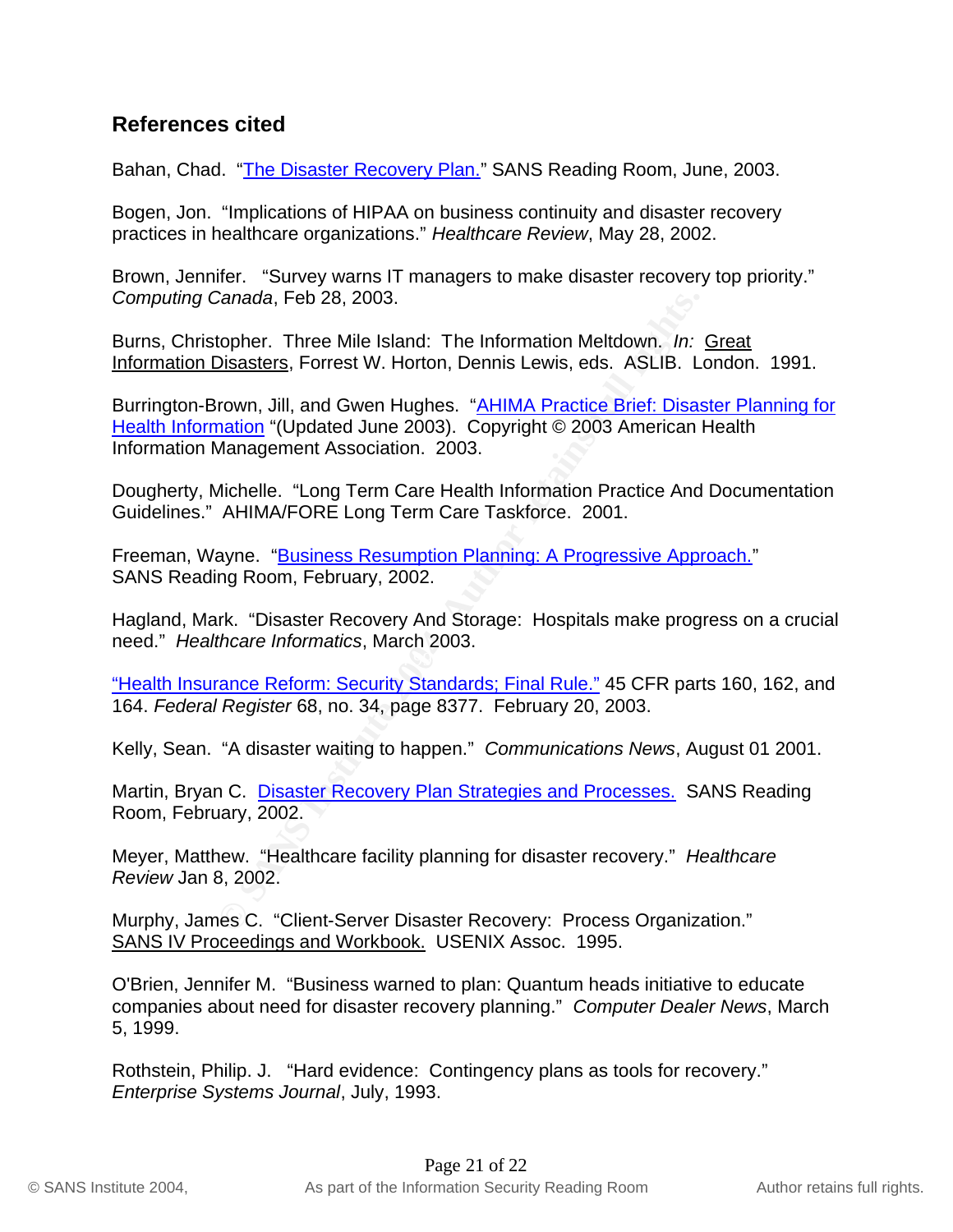Syong, Gan Chee. "Introduction to Business Continuity Planning." SANS Reading Room, October 1, 2001

Spath, Patrice. "Health information disaster planning 101. (The Quality-Cost Connection)." Copyright 2002, A Thomson Healthcare Company. [**Note**: Paper listed in **LookSmart's FindArticles**, but link no longer active.]

Tissot, Marlene. "Be prepared. (Special Report: Disaster Recovery)." *Communications Week International*, March 4, 2002

Webster, John. "Disaster recovery - insurance policy or survival plan?" *Storage Network World, Online*. September 30th, 2002.

enc. be prepared. (special Report: Disaster Recovery). (disaminal, March 4, 2002)<br>
nn. "<u>Disaster recovery — insurance policy or survival plan?</u><br>
mork World, Online. September 30th, 2002.<br>
anne. "<u>Business Continuity Plann</u> Widup, Suzanne. "Business Continuity Planning In Difficult Economic Times." Sans Reading Room, 2003